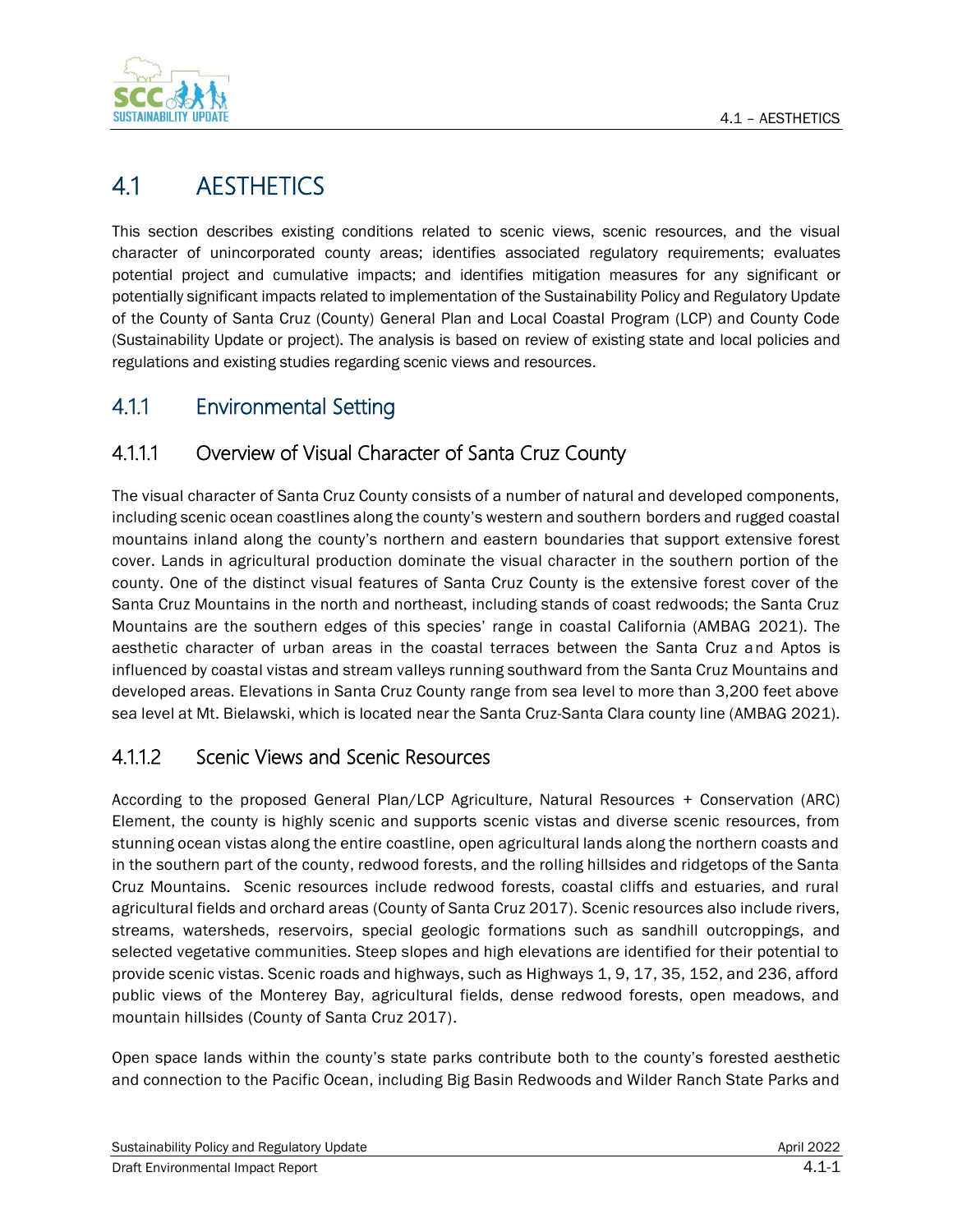

a series of state beaches along the shoreline in the North Coast area; Henry Cowell Redwoods, Castle Rock, and the Forest of Nisene Marks State Parks in the mountain foothills; and Manresa and Sunset state beaches in South County. Additionally, the Cotoni-Coast Dairies National Monument provides rich aesthetic value associated with undeveloped coastal terraces connecting to the San Vicente Redwoods in the North Coast area. Such rural lands are considered visual resources within the county (County of Santa Cruz 2017).

The County's existing General Plan/LCP designates "Coastal Special Scenic Areas" to include a) Bonny Doon sandstone formations, generally found within the borders of Pine Flat Road, Laguna Creek, Ice Cream Grade, and Martin Road; b) the area enclosed by the Swanton Road and Highway 1; and (c) the Swanton Road Coastal Special scenic area north of Last Chance Road toward Highway 1.

### 4.1.1.3 Scenic Roads and Highways

### State Scenic Highways

The California Scenic Highway Program, managed by the California Department of Transportation (Caltrans), preserves and protects scenic highway corridors from change that would diminish the aesthetic value of lands adjacent to designated scenic highways. The State Scenic Highway System includes a list of Eligible or Designated scenic highways. Official scenic highway designation requires a local jurisdiction to enact a scenic corridor protection program that protects and enhances scenic resources. Currently, there are no state highways in the county that have been officially designated as State Scenic Highways; however, there are six Eligible State Scenic Highways that have the potential to be officially designated in the future. These include:

- Highway 1 the Monterey to San Mateo county lines
- Highway 9 Highway 1 near Santa Cruz to the Santa Clara county line
- Highway 17 Highway 1 near Santa Cruz to the Santa Clara county line
- Highway 35 Highway 17 to the Santa Clara county line
- Highway 152 Highway 1 to the Santa Clara county line at Hecker Pass
- Highway 236 Highway 9 near Boulder Creek to SR 9 northeast of Big Basin Redwoods State Park (AMBAG 2021).

### Local Scenic Roads

According to the proposed General Plan/LCP ARC Element, public roads provide the broadest range and greatest level of public access to the various scenic and aesthetic resources within the county, offering important viewing areas and scenic corridors. Scenic roads and highways, such as portions of Highway 1, as well as Highways 9, 17, 35, 152, and 236, and local County roads provide public views of the Monterey Bay, agricultural fields, dense redwood forests, open meadows, and mountain hillsides.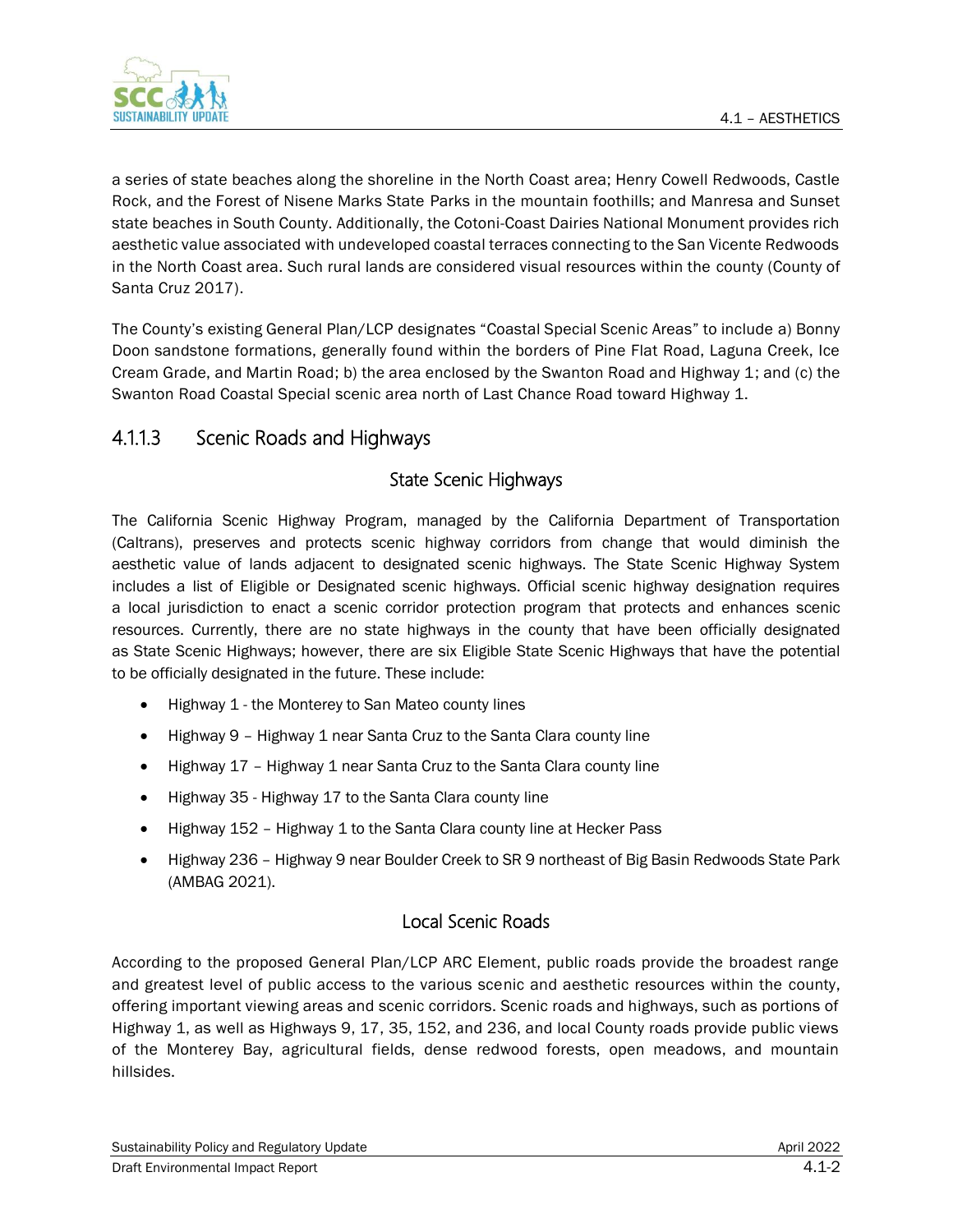



The County's existing General Plan/LCP identifies the following roads and highways that "are valued for their vistas," which include and generally coincide with state highways identified as potentially eligible for scenic highway status. These roads are summarized below.

#### **State Highways**

- \* Highway 1 San Mateo County to Monterey County.
- Highway 9 Highway 1 to Santa Clara County
- Highway 17 Highway 1 to Santa Clara County
- Highway 35 Highway 17 to San Mateo County
- \* Highway 129 Highway 1 to San Benito County
- Highway 152 Highway 1 to Santa Clara County
- Highway 236 Highway 9 in Boulder Creek to Highway 9 at Waterman Gap

#### **County Roads**

- Amesti Road Varni Road to Browns Valley Road
- Beach Road Highway 1 to Palm Beach
- Bonita Drive and San Andreas Road Highway 1 to Beach Road
- Bonny Doon Road Highway 1 to Pine Flat Road
- Browns Valley Road Eureka Canyon Road to Hazel Dell Road
- Buena Vista Drive San Andreas Road to Larkin Valley Road
- Casserly Road Mile marker 1.75 to Highway 152
- Corralitos Road Freedom Boulevard to Browns Valley Road
- Empire Grade Santa Cruz city limits to the end of Empire Grade
- East Cliff Drive 33rd Avenue to 41st Avenue
- Eureka Canyon Road Highland Way to Corralitos
- Graham Hill Road Lockwood Lane to Highway 9
- Hazel Dell Road Browns Valley Road to Mt. Madonna Road
- Highland Way Summit Road to Eureka Canyon Road
- Ice Cream Grade
- Martin Road Pine Flat to Ice Cream Grade
- Mt. Hermon Road Scotts Valley city limits to Graham Hill Road
- Mt. Madonna Road Gaffey Road to Hazel Dell Road
- Pine Flat Road Bonny Doon Road to Empire Grade
- Sand Dollar Drive
- Smith Grade
- \* Summit Road Highway 17 to Highland Way
- Sunset Beach and Shell Road
- Swanton Road Highway 1 at Davenport Landing to Highway 1 at Greyhound Rock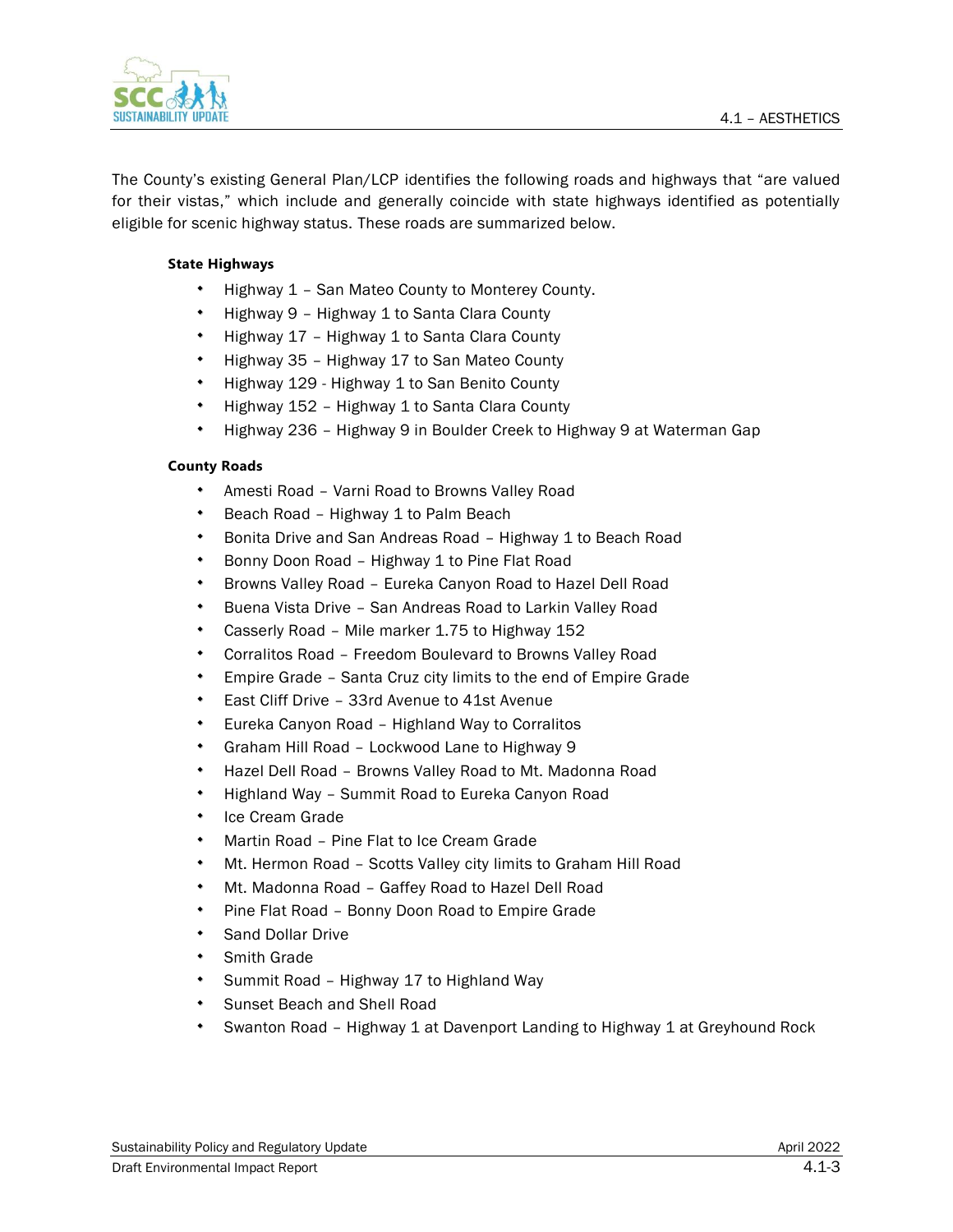

## 4.1.1.4 Existing Visual Character of the Unincorporated Area of Santa Cruz County

### North Coast Area

The coastal area north of the City of Santa Cruz comprises the northwestern portion of the county and includes the unincorporated communities of Bonny Doon and Davenport. The North Coast area provides a mix of rugged coastline, sandy beaches, coastal agricultural terraces, pastoral grasslands, and densely forested uplands and riparian corridors. This area includes agricultural and timberlands and low-density residential development. Public lands include Big Basin Redwoods and Wilder Ranch State Parks, Cotoni-Coast Dairies National Monument, and other state park beaches along the coast. Coastal terraces in this region provide area for cultivated agriculture and some cattle grazing; pockets of agricultural use also occur in the hillside and mountainous areas, including larger acreage residential lots in the community of Bonny Doon (County of Santa Cruz 2017).

The North Coast affords many scenic vistas of the Pacific Ocean that also provides visually interesting views of natural features, such as rolling hills, wetlands, and unique vegetation communities; these vistas are predominantly available along Highway 1, coastal bluffs, and in areas of higher elevation.

### Santa Cruz Mountains Area

The northeastern portion of the county consists of Santa Cruz Mountains, extending from the ridgelines west of San Lorenzo Valley to the Santa Clara County line. This area includes small communities in the San Lorenzo Valley with rural residential neighborhoods and timber operations in foothill and mountainous areas. The unincorporated towns include Felton, Ben Lomond, and Boulder Creek, which are small mountain communities along Highway 9. Each of these communities identify unique features that represent the character of these small rustic towns within their adopted town plans. The aesthetic of these towns is characterized as rustic with individualistic architecture that represent the towns' historic roots as western settlements. Public lands in the Mountain Region include Henry Cowell Redwoods, Castle Rock, and the Forest of Nisene Marks State Parks, as well as the Loch Lomond Reservoir (County of Santa Cruz 2017).

Much of the Santa Cruz Mountains range, which comprises deep valleys and forested slopes, provides public views of scenic natural areas along public roads and numerous recreational trails. Natural scenic resources in this region include dense redwood forest, oak woodland and chaparral, and other unique vegetation communities. The headwaters of the San Lorenzo River watershed originate in this region above Boulder Creek; the river and its tributaries flow through Boulder Creek on the east and south through Brookdale, Ben Lomond, and Felton (County of Santa Cruz 2017).

### Urban Area

The urbanized area of the unincorporated county is generally delineated by the Urban Services Line (USL) in the central portion of the county, extending south and east from the City of Santa Cruz. This area supports urban and suburban areas including the unincorporated communities of Live Oak, Soquel, Aptos, and La Selva Beach, and rural residential, agricultural, and forest lands in the inland hills east of the developed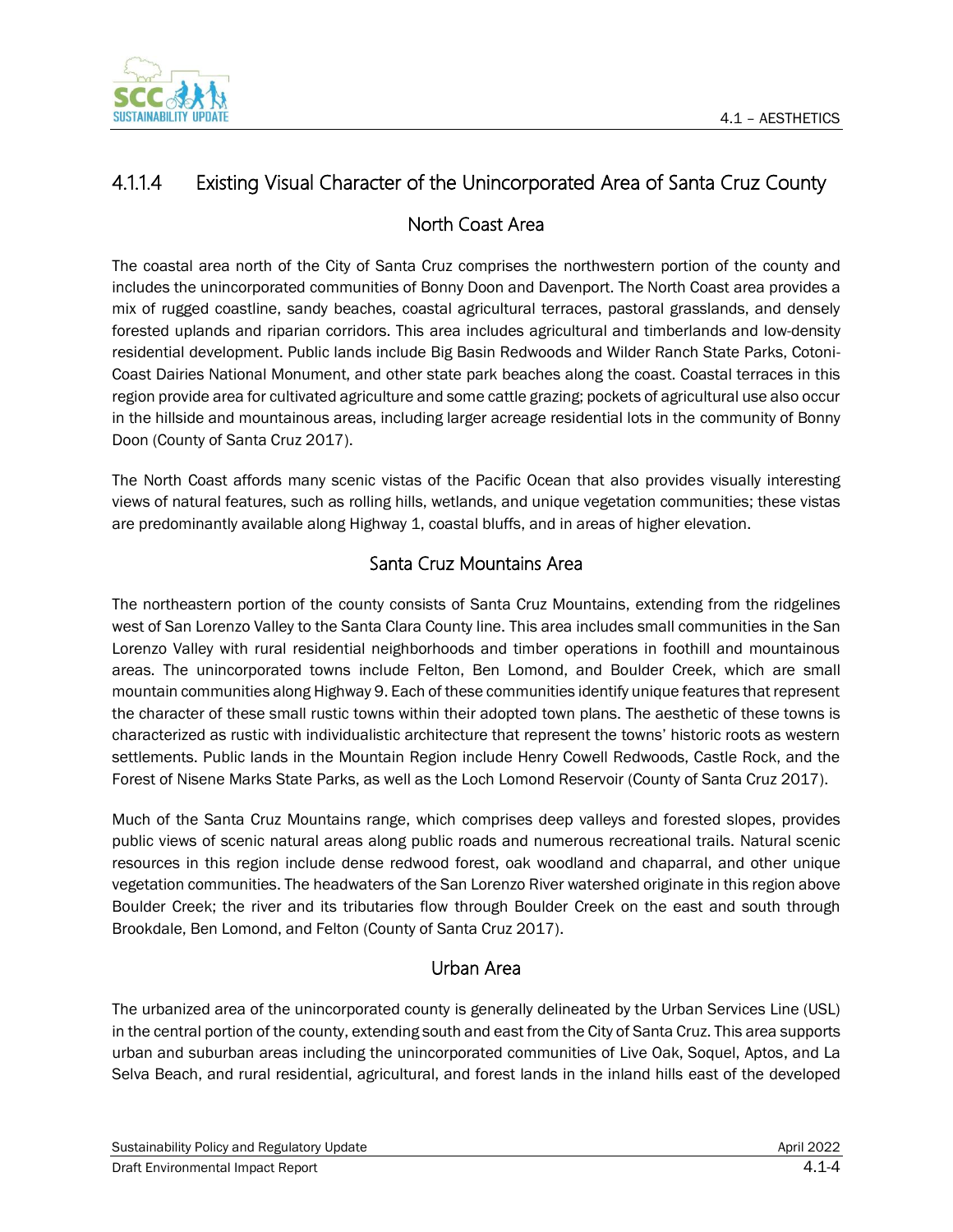

urban area. Existing urban uses include a mix of residential and commercial facilities, some industrial uses, and institutional uses, including Cabrillo College. Public lands include portions of Henry Cowell Redwoods and the Forest of Nisene Marks State Parks. The aesthetic of the USL is characterized by coastal terraces, coastal vistas, and stream valleys running southward from the Santa Cruz Mountains. Portions of public roads provide scenic ocean vistas and contain both natural features and historic neighborhoods.

The USL is developed with a mix of older, some of which are historic, and newer buildings. Developed communities have retained a distinctive look and feel, with a mix of suburban residential neighborhoods and more intensely developed commercial and industrial areas, primarily along Soquel Drive and Soquel Avenue in Live Oak and Soquel (County of Santa Cruz 2017). Scenic resources in this region can be found along creeks and watershed drainages flowing from the mountains to the region's lagoons and beaches. The Santa Cruz Mountains and its foothills provide a backdrop of open space views (County of Santa Cruz 2017).

### South County

The southern portion of the county extends from the eastern county line to the coast and includes the unincorporated neighborhoods in Corralitos, along Freedom Boulevard, La Selva Beach, Larkin Valley, and Amesti Road. Areas of single-family and lower-density residential development are commonly separated by agricultural lands under cultivation with in-ground crops, orchards, or greenhouses, particularly on low-lying coastal areas. Public lands include Manresa and Sunset State Beaches. Redwood and mixed conifer hardwood forests, oak woodlands, chaparral vegetation, and the topography of the inland foothills make up most natural landscapes in the area, with riparian areas extending to the coast, and multiple large sloughs and wetlands amidst coastal agricultural fields. South County is characterized by agricultural and natural landscapes on the Pajaro Valley floor situated before backdrops of the inland foothills and Santa Cruz Mountains. Visually scenic features include the varying topography of valleys and ridgelines, the Pajaro River and its tributaries traversing east-west across the valley floor, wetlands, grassland meadows, ranches, and rural agricultural landscapes. Agricultural landscapes typically consist of open row crops and greenhouses (County of Santa Cruz 2017).

### 4.1.1.5 Light and Glare

Primary sources of light within the county include building interior and exterior lighting, street lighting, security lighting, landscape lighting, and vehicle lights. New sources of lighting can be a nuisance to sensitive viewers through light spill or can create an ambient light glow that emanates upward and diminishes views of the clear night sky. If uncontrolled, light spill and ambient light glow can disturb wildlife in natural habitat areas (County of Santa Cruz 2017).

Lighting creates a nuisance as forms of unwanted light in the night sky around and above developed urban areas, including glare, light trespass, sky glow, and over lighting. Views of the night sky are an important part of the natural environment. Artificial lighting from urbanized sources can alter the rural landscape to cause lighting of the nighttime sky and reduction of visibility of stars. Spillover lighting refers to artificial lighting on buildings or in parking area that spills over onto adjacent properties.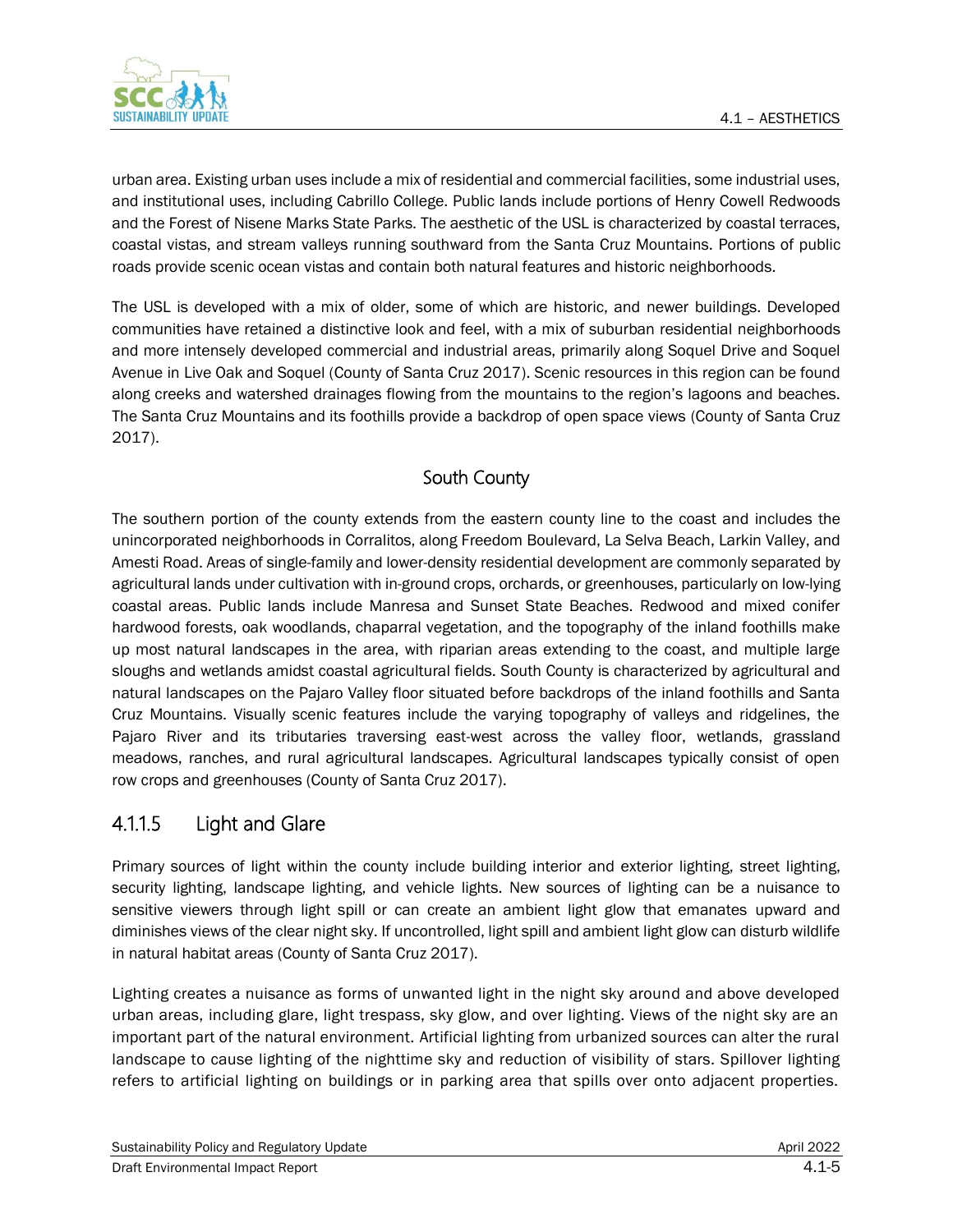

Excessive light and glare can also be visually disruptive to humans and nocturnal animal species, and often reflects an unnecessarily high level of energy consumption.

Glare is caused by either direct light from the sun or moon, artificial light sources (direct glare) or by a reflective surface (reflective glare). In urban areas, glare can be caused by reflective surfaces on buildings, vehicles, and pavement. In rural and semi-developed areas, natural sources, including water bodies and the ocean, are the primary source of glare. Land cover, including soil, row crops, orchards, pasture, and forests produce varying levels of glare based on surface area, reflectiveness, and coloring. Areas of dense natural vegetation tend to produce the least amount of glare. Where land has been denuded of natural vegetation for agriculture, light and glare are notably higher. Similarly, greenhouses in agricultural areas can be another primary source of glare (County of Santa Cruz 2017).

## 4.1.2 Regulatory Framework

### 4.1.2.1 State Regulations

### California Scenic Highway Program

California's Scenic Highway Program was designed to preserve and protect scenic highway corridors. Jurisdictions nominating a Scenic Highway for official designation have in place or adopt ordinances to preserve the scenic quality of the corridor, including policies to preserve scenic resources through land use regulations, site planning, control of outdoor advertising (including a ban on billboards), grading, and measures to direct structural design and appearance (California Streets and Highways Code § 260 et seq.). Eligible State Scenic Highways within Santa Cruz County are described above in Section 4.1.1.3.

### 4.1.2.2 Local Regulations

### County of Santa Cruz General Plan / Local Coastal Program

The County of Santa Cruz General Plan/LCP is a comprehensive, long-term planning document for the unincorporated areas of the county and includes the County's LCP, which was certified by the California Coastal Commission in 1994. The Conservation and Open Space Element of the County's existing General Plan/LCP includes objectives and policies that address visual resources. The policies and programs under Objectives 5.10a and 5.10b address the protection of visual resources and designate scenic roads in the county. The existing General Plan/LCP also includes an optional Community Design Element (Chapter 8), which contains policies related to controlling aesthetic impacts related to residential, commercial, and industrial development. The proposed project integrates the existing Community Design Element into the proposed Built Environment (BE) Element, integrating existing policies and implementation strategies from the existing Community Design Element, while adding new ones related to urban character, neighborhood scale, and design review considerations. The project also includes a new ARC Element to replace the existing Conservation and Open Space Element, with amendments to some of the existing goals, policies, and implementation strategies as described in Chapter 3 of this EIR and further reviewed in Section 4.1.3.3 below.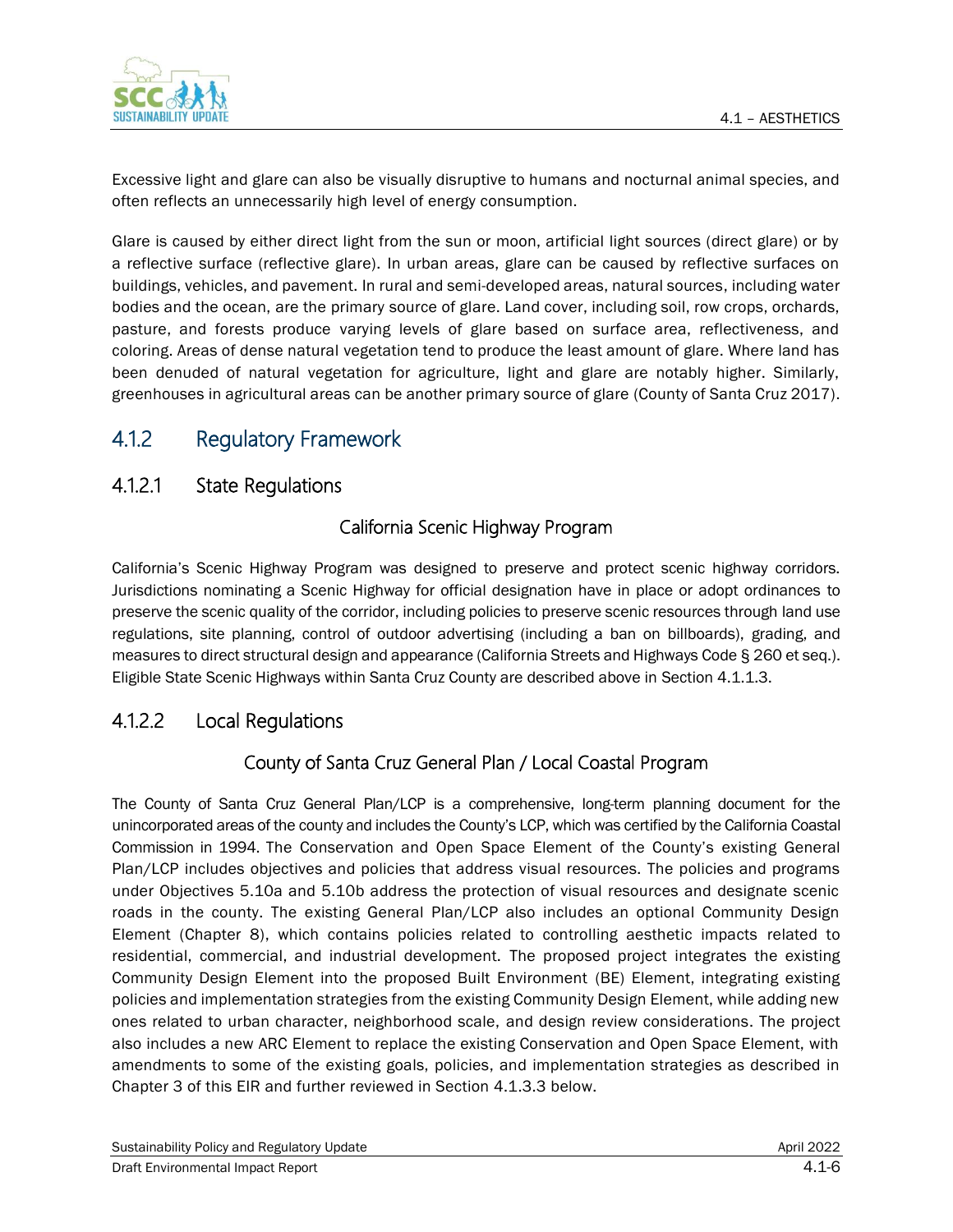

## Santa Cruz County Code (SCCC)

#### *Chapter 13.10, Zoning Regulations*

The County's zoning regulations contained in Chapter 13.10 of the SCCC regulates development and new structures. Part of the purpose of this chapter is to protect the character, stability, and satisfactory interrelationships of residential, commercial, industrial, agricultural, recreational, and open space areas of the county and to protect the natural environment. The scope of this chapter contains provisions to:

- (A) Regulate the use of buildings, structures and land for industry, business, residences, agriculture, recreation areas, and open space to promote safety as well as the enjoyment of scenic beauty and use of natural resources, and other purposes.
- (B) Regulate signs and billboards.
- (C) Regulate location, height, bulk, number of stories and size of buildings and structures; the size and use of lots, yards, courts and other open spaces; the percentage of a lot which may be occupied by a building or structure; and the intensity of land use.
- (D) Establish requirements for off-street parking and loading.

Development standards provided for each zone district also help to ensure that new development is compatible with community character. Development density and land divisions are limited in rural residential, timber production, and agricultural areas outside the USL and Rural Services Line (RSL), which protects rural and open space character. Section 13.10.636 of the SCCC includes design criteria for greenhouse development, and Section 13.10.650 provides design criteria for cannabis operations.

In addition, Chapter 13.10 includes regulations related to lighting for certain uses, including: required street lighting in residential neighborhoods (13.10.324.1[F]); lighting for emergency shelters (13.10.363); lighting standards for loading areas (13.10.554); lighting in signage (13.10.581); lighting in temporary tents (13.10.616); lighting at wineries (13.10.637); lighting of cannabis operations (13.10.650 ); and mobile home park lighting (13.10.685).

A number of amendments are proposed as part of the Sustainability Update to development standards in different zone districts as summarized in Chapter 3, Project Description, and further discussion below in Section 4.1.3.3, Project Impacts.

#### *Chapter 13.11, Site, Architectural, and Landscape Design Review*

Chapter 13.11 requires design review and provides detailed guidelines on architectural and landscape design for new commercial, industrial, and institutional development and larger redevelopment projects, for most residential subdivisions, and for three or more residential units. Design review is also required single residential units on sites adjacent to scenic roads or within the viewshed of a scenic road, or located on a coastal bluff or ridgeline, and single-family dwellings larger than 5,000 sf. It stipulates criteria for desired building design (e.g., massing, building silhouette, space between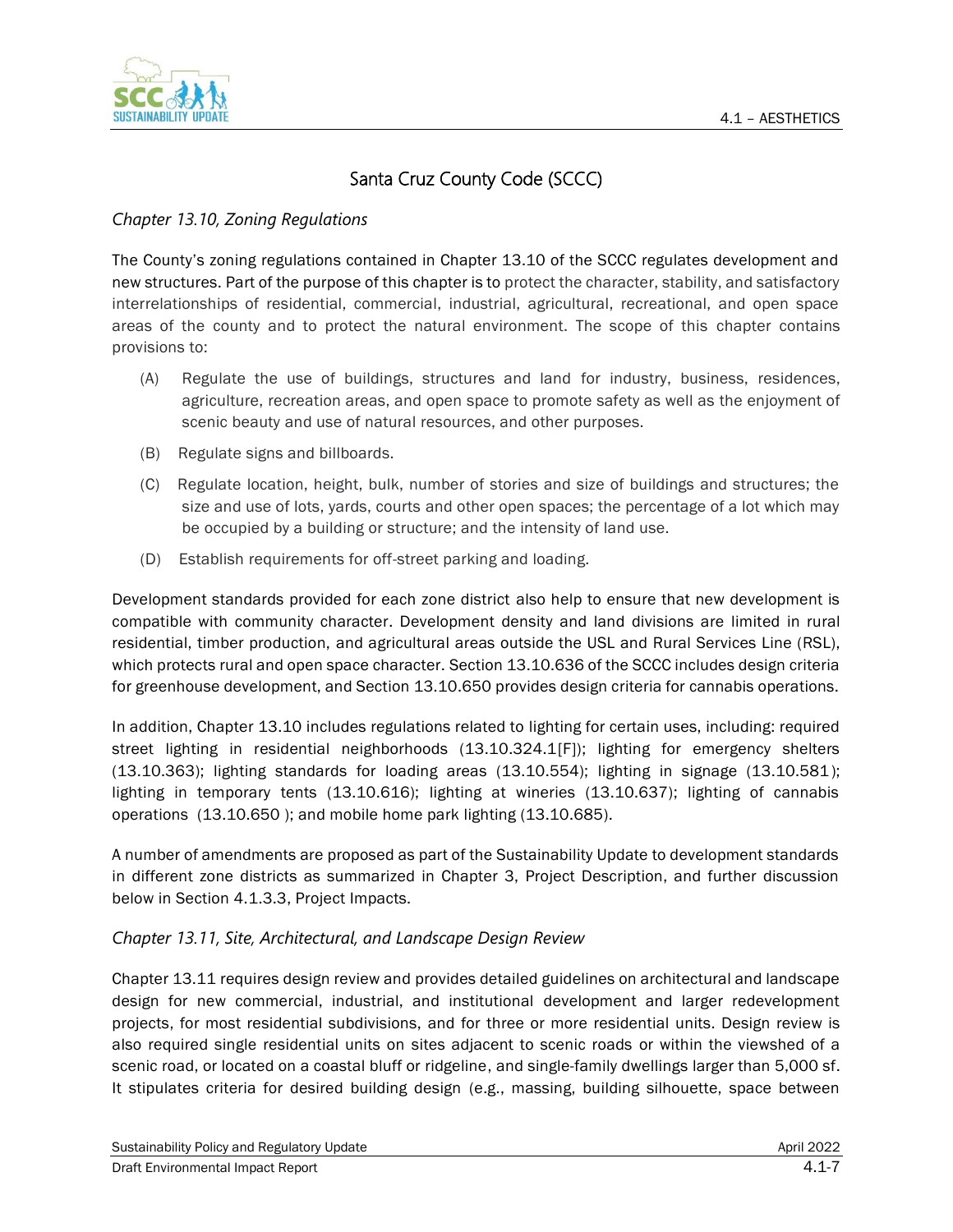

buildings, scale, character, and proportion/composition of projections, recesses, doors, windows). It also notes that the finish materials should be compatible with the character of surrounding uses in terms of texture and color.

The Chapter also provides guidance for site design to protect scenic resources. Section 13.11.072, Site Design, which will be incorporated into new section 13.11.070 as part of the proposed project, states that new design is to be visually compatible and integrated with the character of the surrounding area. As the design review process is discretionary, conditions of approval may be required for projects to meet the site design objectives. This section also provides guidance for preserving and enhancing natural site features such as mature trees, rock outcroppings, significant natural vegetation, and riparian corridors throughout the county. Clustered design is encouraged to preserve open space and protect natural amenities. Where feasible, development is to be sited to protect public views. Regulations protect ridgelines by requiring that hilltop and hillside development be integrated into the silhouette of the existing terrain. Building height and placement may be regulated as needed to protect the natural scenic character of the ridgetop. Development proposed in a scenic resource area outside the USL and RSL is to be sited such that it does not block or adversely impact significant public views and scenic character.

Section 13.11.074(D)(1) of the SCCC, which will be retained as section 13.11.070(C)(4) as part of the proposed project, requires that all site, building, security and landscape lighting be directed onto the site and away from adjacent properties. Light sources shall not be visible from adjacent properties. Light sources can be shielded by landscaping, structure, fixture design or other physical means. Building and security lighting shall be integrated into the building design. The regulations also specify that all lighted parking and circulation areas shall utilize low-rise light standards or light fixtures attached to the building. Light standards to a maximum height of 15 feet are allowed. Furthermore, area lighting shall be high-pressure sodium vapor, metal halide, fluorescent, or equivalent energyefficient fixtures.

A number of amendments are proposed as part of the Sustainability Update to design review requirements in Chapter 13.11 as summarized in Chapter 3, Project Description, and further discussion below in Section 4.1.3.3, Project Impacts.

#### *Chapter 13.20, Coastal Zone Regulations*

Chapter 13.20 of the SCCC includes design criteria for development in the coastal zone and in scenic resource areas. All applicable and/or required development standards and design criteria of Chapters 13.10 and 13.11 of the SCCC shall be met in addition to the criteria of this section. Sections 13.20.141 and 13.20.142 define design criteria for Bonny Doon and Swanton Road special scenic areas, respectively. Section 13.20.143 defines special community design criteria for Davenport. Design criteria also is included for the other special scenic areas: Harbor, East Cliff Village, Seacliff, Rio Del Mar Esplanade, Pleasure Point, and Seascape Beach.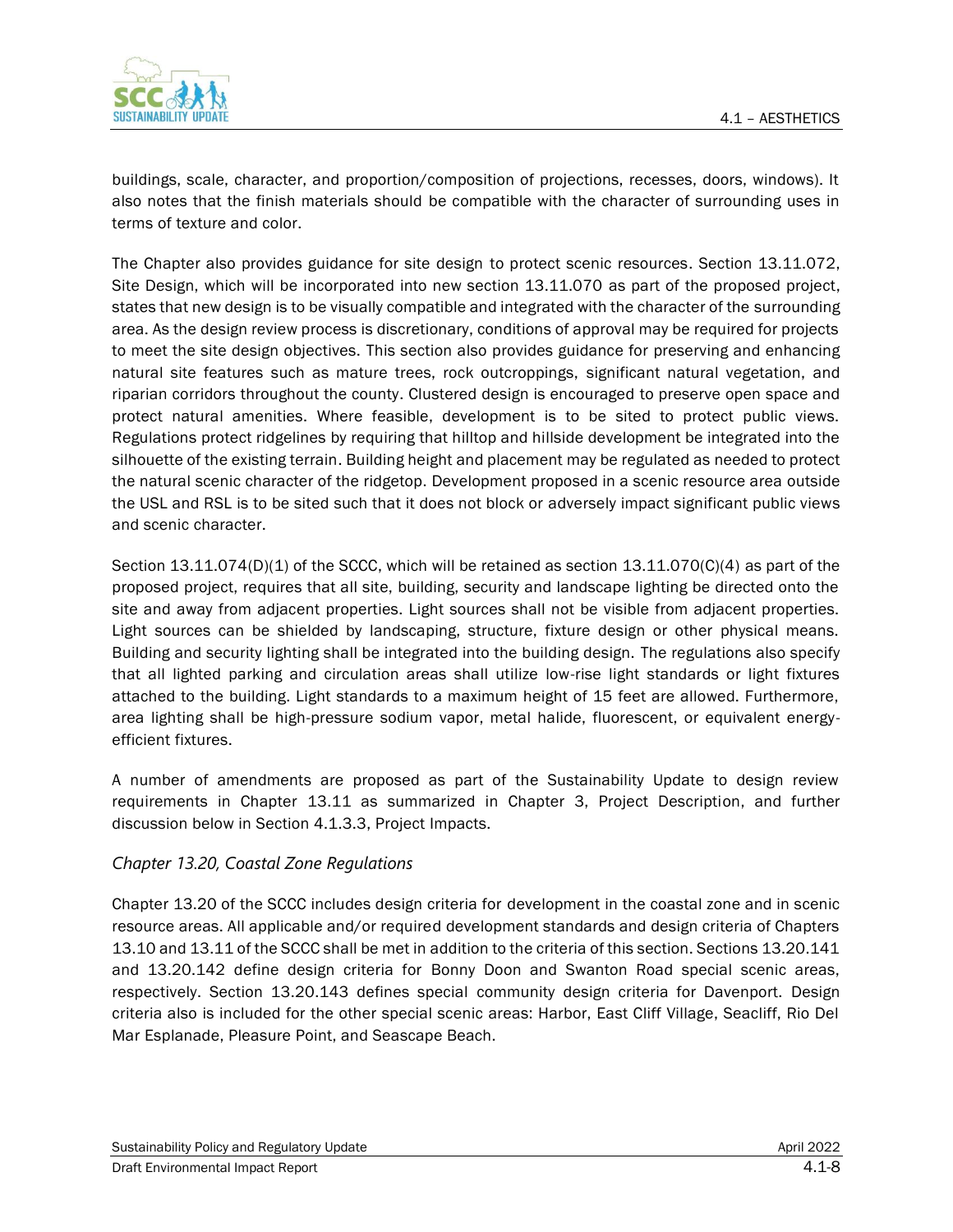

Section 13.20.130 establishes the following design criteria that apply to projects located in the coastal zone:

- 1) Visual Compatibility. This section requires development to be sited, designed and landscaped to be visually compatible and integrated with the character of surrounding neighborhoods or areas with application of design features to achieve building facade articulation, such as breaking up the design with some areas of exterior wall modulation, varied rooflines, offsets, and projections that provide shadow patterns, smaller second story elements set back from the first story, and appropriate surface treatments such as wood/wood-like siding or shingles.
- 2) Minimum Site Disturbance. This section requires grading, earth moving, and removal of major vegetation to be minimized and retention of mature trees over six inches in diameter is encouraged. Special landscape features (rock outcroppings, prominent natural landforms, tree groupings) shall be retained.
- 3) Ridgeline Development. This section requires hilltop and hillside development to be integrated into the silhouette of the existing backdrop such as the terrain, landscaping, natural vegetation, and other structures. Heights and placement of buildings and landscaping shall be restricted to protect ridgelines and to prevent projections above the ridgeline that are visible from public roads or other public areas. Land divisions that create parcels whose only building site would lead to development that would be exposed on a ridgetop shall not be permitted. Land divisions shall be appropriately conditioned to prohibit ridgeline development in all cases.
- 4) Landscaping. This section requires landscaping that provides visual interest and articulation to complement surrounding landscaping, to screen and/or soften the visual impact of development, and to help improve and enhance visual resources, consistent with waterefficient landscape regulations.
- 5) Upper Building Stories. This section requires siting and design of structures with more than one story that is located in significant public viewsheds (including adjacent to shoreline fronting roads, public accessways, parks, beaches, trails, natural areas, etc.) so that upper stories do not adversely impact such significant public viewsheds and community character.
- 6) Front Yard Setbacks. The regulations also allow front-yard averaging only where the front setback does not adversely impact significant public viewsheds (including those associated with shoreline fronting roads, public accessways, parks, beaches, trails, natural areas, etc.) and community character.
- 7) Public Views. This section requires that development be sited and designed so that it does not block or significantly adversely impact significant public views and scenic character to avoid view degradation and to maximize the effectiveness of topography and landscaping to prevent impacts to significant public views.

In addition to the criteria above that apply throughout the coastal zone, the following design criteria provided in SCCC 13.20.130(C) apply to all development proposed outside of USL and the RSL located in mapped scenic resource areas or determined to be in a scenic resource area during project review: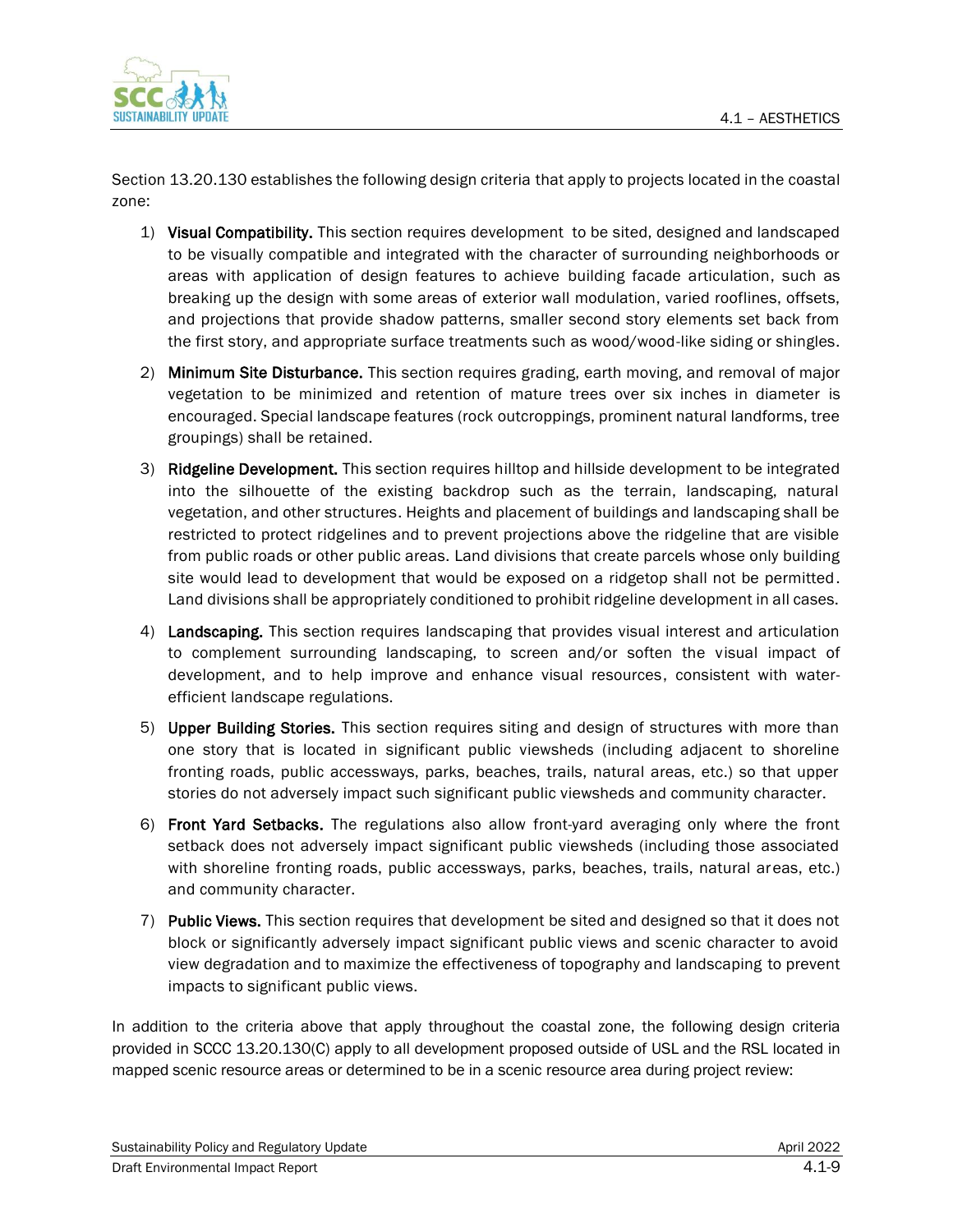

- 1) Location of Development. Development shall be located, if possible, on parts of the site not visible or least visible from the public view. Development shall not block views of the shoreline and/or ocean from scenic roads, turnouts, rest stops, or vista point.
- 2) Site Planning. Development shall be sited and designed to fit the physical setting so that its presence is subordinate to the natural character of the site, including through appropriately maintaining natural features (e.g., streams, riparian corridors, major drainages, mature trees, dominant vegetative communities, rock outcroppings, prominent natural landforms, tree groupings, etc.) and requiring appropriate setbacks therefrom. Screening and landscaping suitable to the site shall be used to soften the visual impact of development unavoidably sited in the public viewshed.
- 3) Building Design. Structures shall be designed to fit the topography of the site with minimal grading and use of pitched roofs is encouraged. Natural materials and colors which blend with the surrounding area shall be used.
- 4) Large Agricultural Structures. The visual impact of large agricultural structures shall be minimized by:
	- (a) Locating the structure within or near an existing group of buildings.
	- (b) Using materials and colors which blend with the building cluster, or the natural vegetative cover, or landform where there is no vegetative cover, of the site.
	- (c) Using landscaping to screen or soften the appearance of the structure.
- 5) Restoration. This section requires elimination or mitigation of unsightly, visually disruptive or degrading elements such as junk heaps, unnatural obstructions, grading scars, or structures incompatible with the area shall be included in site development, where feasible.
- 6) Signs. This section requires that signs minimize disruption of the scenic qualities of the viewshed, including by not blocking or having a significant adverse impact on significant public views and be consistent with the sign regulations of the SCCC.

The regulations also include design criteria that apply to all projects located on blufftops and/or visible from beaches. In particular, bluff-top development must be of sufficient distance to be out of sight from the shoreline, and if such a setback is infeasible, to not be visually intrusive. The scenic integrity of open beaches shall be maintained.

#### *Title 16, Environmental and Resource Protection*

Several chapters in Title 16 that regulate development in natural resource or natural hazard areas also protect the scenic qualities of these areas. Grading regulations provided in Chapter 16.20 are intended in part to protect the natural appearance of grading projects. Chapter 16.22, Erosion Control, limits land clearing to that necessary for the proposed development, protecting natural vegetation throughout the county. Chapter 16.30, Riparian Corridor and Wetlands Protection, regulates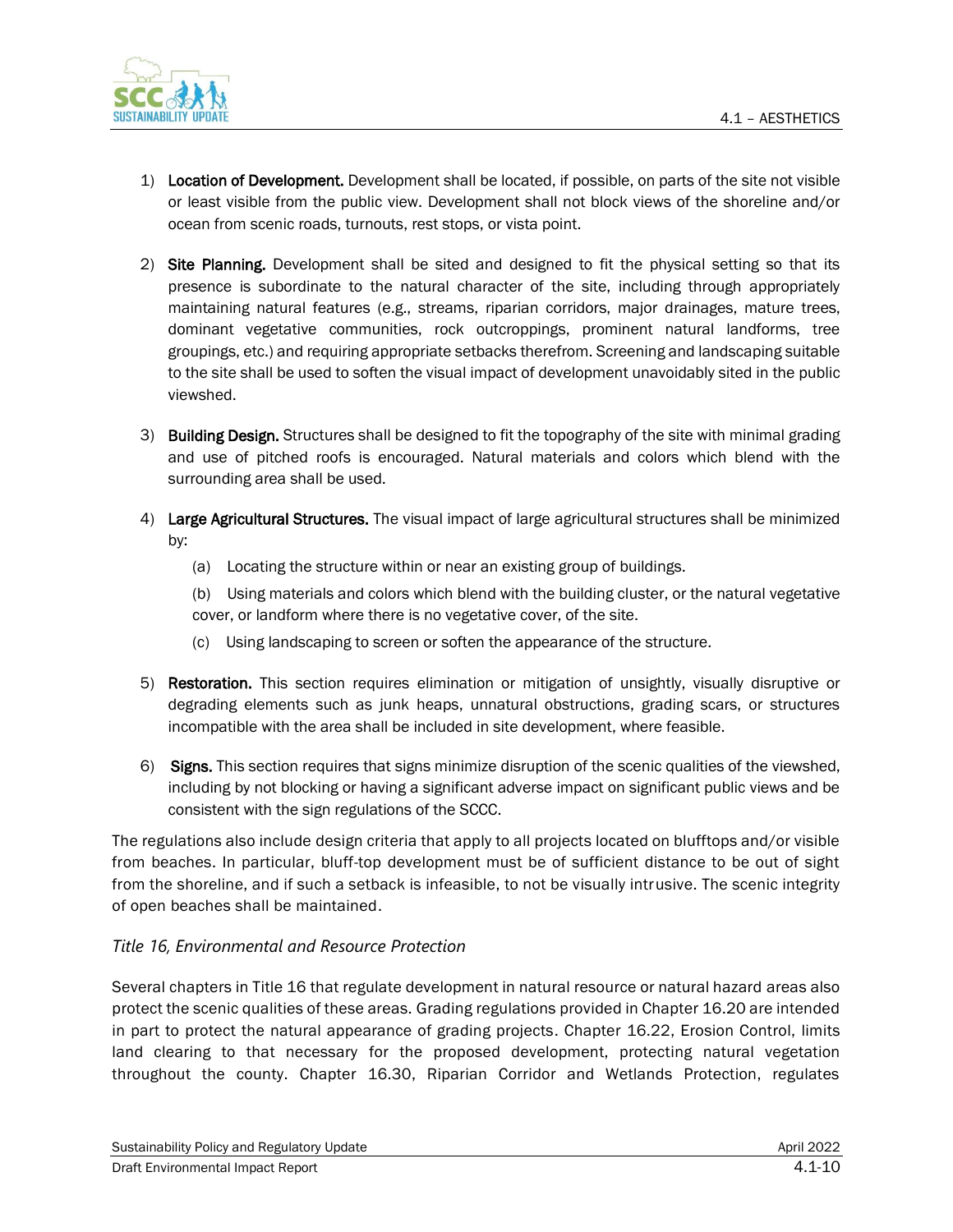

development in or near riparian corridors and protects the scenic character of these areas. Similarly, Chapter 16.32, Sensitive Habitat Project, regulates and limits development within sensitive habitat areas that also have scenic value such as sandy beaches and coastal dunes, coastal scrub, coastal grasslands, and special forests. Chapter 16.50, Agricultural Land Preservation and Protection, limits land divisions on agricultural land to protect the agricultural viability of commercial agricultural land, which also protects the scenic character of agricultural areas. Chapter 16.42, Historic Preservation, protects designated historic resources throughout the County.

#### *Chapter, 16.34, Significant Trees Protection*

Chapter 16.34 of the SCCC finds that trees within the county's coastal zone are a valuable resource, and removal of significant trees could reduce scenic beauty and the attractiveness of the area to residents and visitors. The chapter regulates the removal of trees in the coastal zone when not included in the provisions of a discretionary permit. This chapter establishes the type of trees to be protected, the circumstances under which they may be removed, and the procedures for obtaining a permit for their removal. The chapter also protects trees within sensitive habitats in the coastal zone. A "significant tree" is any tree in the USL or RSL that is equal to or greater than 20 inches diameter at breast height (dbh); any tree outside the USL or RSL that is equal to or greater than 40 inches dbh; and any tree located in a sensitive habitat as defined in SCCC Chapter 16.32.

## 4.1.3 Impacts and Mitigation Measures

### 4.1.3.1 Thresholds of Significance

The thresholds of significance used to evaluate the impacts of the proposed project related to aesthetics are based on Appendix G of the California Environmental Quality Act (CEQA) Guidelines and, if applicable, other agency standards, as listed below. A significant impact would occur if the project would:

- AES-1 Have a substantial adverse effect on a scenic vista.
- AES-2 Substantially damage scenic resources, including, but not limited to, trees, rock outcroppings, and historic buildings within a state scenic highway.
- AES-3 In non-urbanized areas, substantially degrade the existing visual character or quality of public views of the site and its surroundings. In urbanized areas, conflict with applicable zoning and other regulations governing scenic quality.
- AES-4 Create a new source of substantial light or glare which would adversely affect day or nighttime views in the area.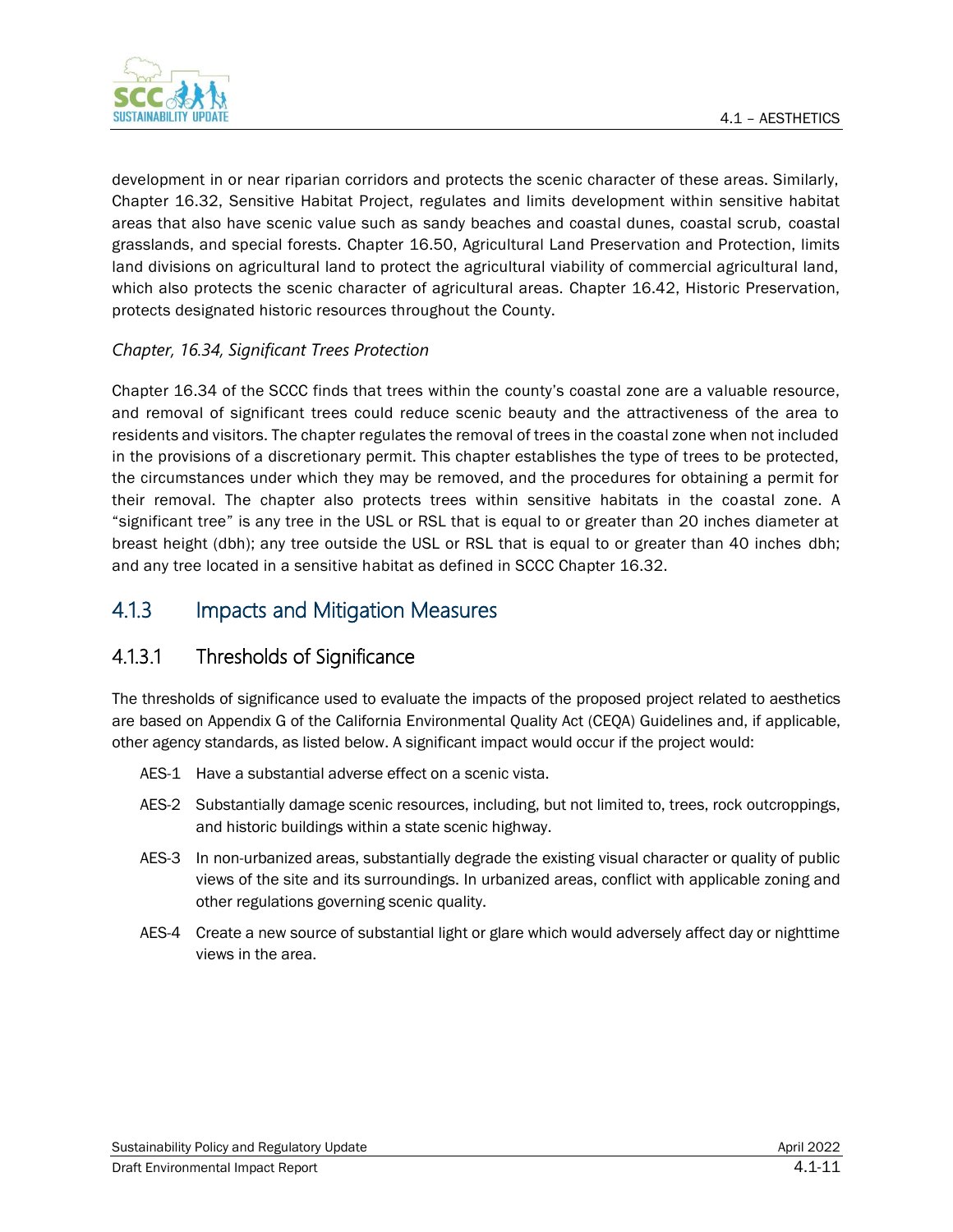

## 4.1.3.2 Analytical Methods

#### Potential Growth Assumptions

Adoption and implementation of the proposed Sustainability Update would not directly result in impacts related to aesthetics. However, the proposed General Plan/LCP amendments include policies that could indirectly lead to future development, resulting in potential impacts related to aesthetics. Amendments to the General Plan/LCP include policies that support new development, mixed-use development, and potential intensified redevelopment, primarily within the USL. Amendments to the SCCC include changes to permitted/allowed uses in some zone districts. The proposed Sustainability Update also includes new County Design Guidelines and amendments to SCCC chapters 13.10 and 13.11, which are intended to control aesthetic impacts of urban development. Amendments to General Plan/LCP land use designations and/or zone districts are proposed for 23 parcels as summarized in Chapter 3, Project Description.

As described in Section 4.0, Introduction to Analyses, this EIR estimates that the proposed project has the potential to accommodate approximately 4,500 housing units over existing conditions as shown on Table 4.0-2, with approximately 75% projected to occur within urban areas. This EIR also estimates the potential to accommodate approximately 6,210,000 square feet of non-residential uses as shown on Table 4.0-3, with approximately 60% expected to occur within urban areas. These forecasts provide an estimate of potential growth that could occur as a result of adoption and implementation of the proposed Sustainability Update for the purpose of evaluation in this EIR. This estimate of growth may or may not occur, and this estimate does not establish a limit to development. Annual limits for residential units are set annually by the County pursuant to Measure J and SCCC provisions as explained in Section 4.13 of this EIR, Population and Housing. Additionally, some of this projected development and growth would occur under the existing General Plan/LCP without the proposed project.

### EIR Notice of Preparation Comments

Public and agency comments were received during the public scoping period in response to the Notice of Preparation (NOP), which is included in Appendix A. A summary of the comments received during the scoping period for this EIR, as well as written comments received, are included in Appendix B. Comments related to aesthetics and visual quality included the following:

- Comment suggests that an architectural design/review element be included in the General Plan.
- Height restrictions for wireless cell facilities should be addressed.

To the extent that issues identified in public comments involve potentially significant effects on the environment according to CEQA and/or are raised by responsible agencies, they are identified and addressed within this EIR.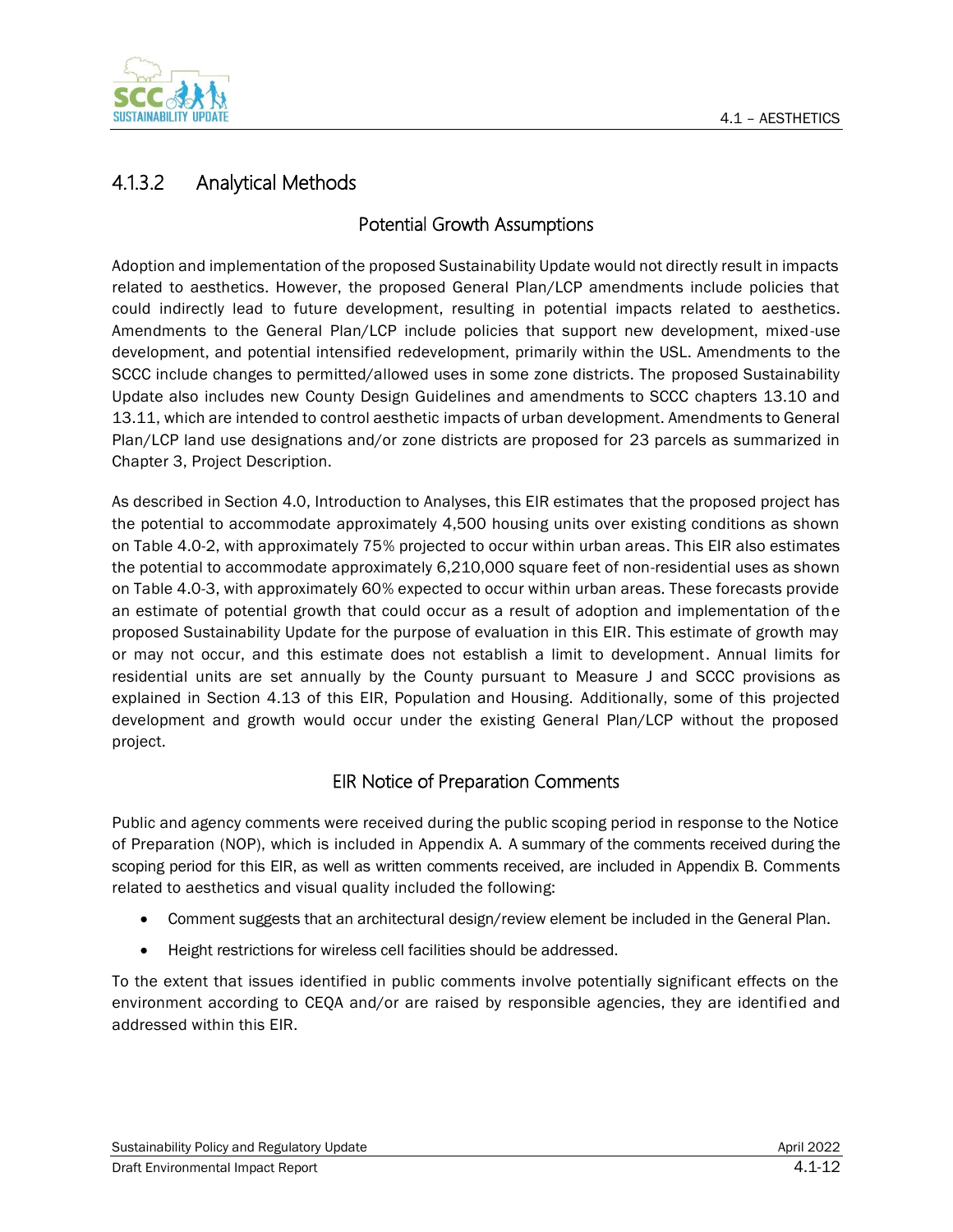

## 4.1.3.3 Project Impact Analysis

Impact AES-1: Scenic Views (Significance Threshold AES-1). Adoption and implementation of the proposed Sustainability Update would not have a substantial adverse effect on a scenic vista. (*Less than Significant).*

The proposed project would not directly result in new development but could indirectly lead to future development and redevelopment throughout the county, primarily within urban areas within the County's USL. Future development could potentially affect scenic views if new or intensified development blocked scenic views or access to areas that provide or contribute to scenic views, such as ocean views, background mountain and/or ridgetop views, or views of unique natural vegetation communities as seen from public view points. Potential effects could include partial obstruction or total blocking of a scenic vista from specific publicly accessible vantage points or the alteration of the overall scenic vista/corridor itself. The majority of future development would occur within the USL in areas that are already developed and generally located away from the coast or significant public scenic views, although some future development could be located in the coastal zone and other scenic areas of the county.

The proposed project retains, and in some cases, expands upon existing General Plan/LCP policies and regulations in the SCCC that seek to protect scenic views and vistas, including policies to designate and define visual resource areas having regional public importance. Table 4.1-1 summarizes proposed policies that would protect scenic views through regulation and review of development projects.

Visual resource areas include: vistas from designated scenic roads, Coastal Special Scenic Areas, and unique hydrologic, geologic, and paleontological features. The proposed ARC Element also indicates that ocean views, agricultural fields, wooded forests, open meadows, ridgetops, and mountain hillside views are also public scenic assets that should be identified and considered during development review permit processes (ARC-5.1.1). Development projects proposed in visual resource areas are required to be designed to project these resources (ARC-5.1.2) and to protect scenic vistas (ARC-5.1.3). Protection of scenic ocean views and agricultural vistas also are required as part of future development projects (ARC-5.1.6 and ARC-5.1.5, respectively).

Policies in the proposed ARC Element also expand the meaning of protection of significant public vistas and public scenic assets to include those that are not mapped and designated as visual resource areas, scenic roads, Coastal Special Scenic Areas, or other unique features, by minimizing disruption of landform and aesthetic character caused by grading operations, timber harvests , utility wires and poles, signs, inappropriate landscaping and structure design (ARC-5.1.3). This policy requires landscaping to screen development and to retain existing public views of vistas and scenic assets over the life of the development whenever feasible, and especially for coastal designated visual resources.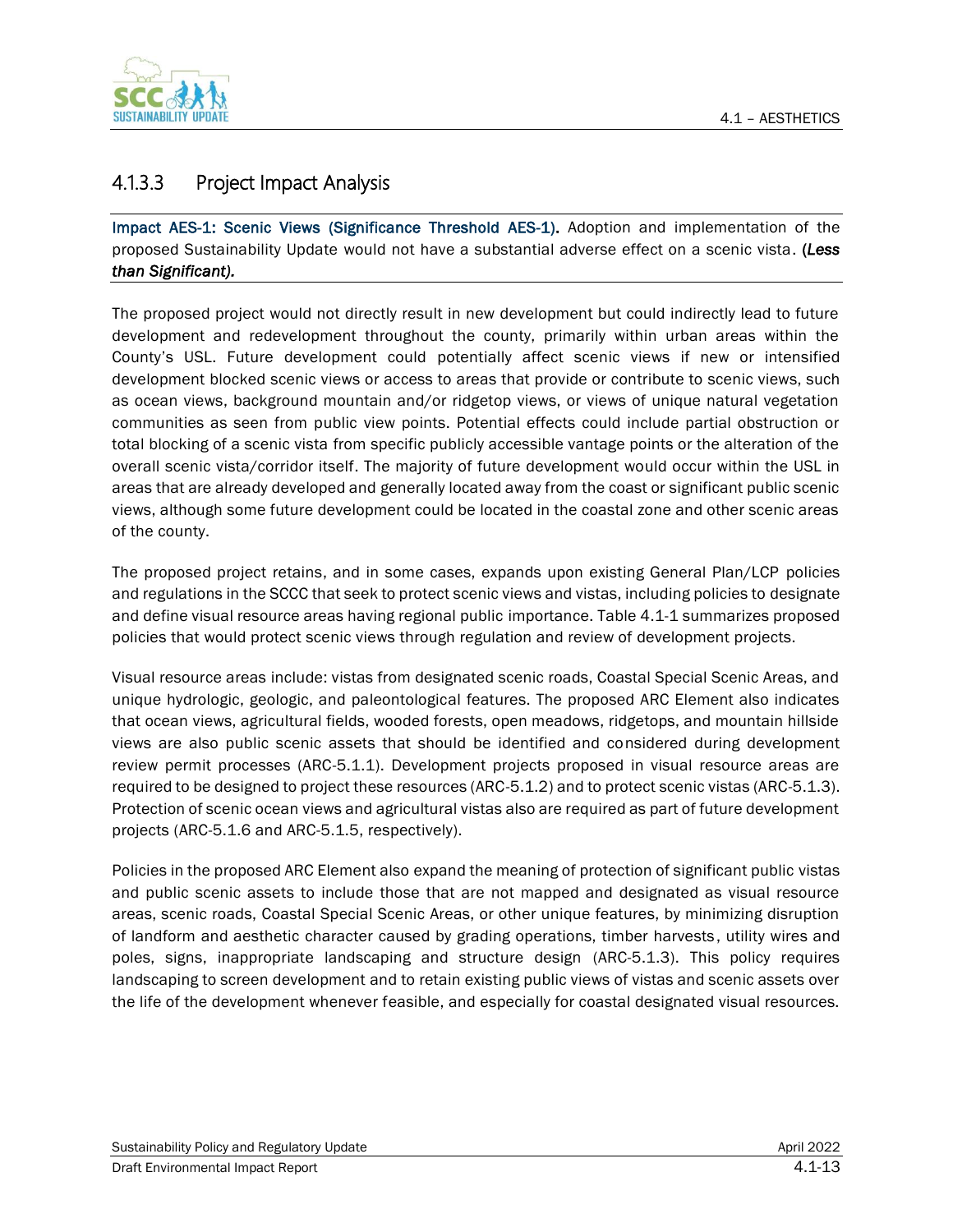

| <b>Potential Impact</b> | <b>Policies</b>                                                                                                                                                                                                         |
|-------------------------|-------------------------------------------------------------------------------------------------------------------------------------------------------------------------------------------------------------------------|
| <b>Scenic Views</b>     | Ocean views, agricultural fields, wooded forests, open meadows, ridgetops, and<br>mountain hillside views are public scenic assets that should be considered<br>during development review permit processes. (ARC-5.1.1) |
|                         | Require development projects in defined visual resource areas to be designed<br>to protect these resources. (ARC-5.1.2)                                                                                                 |
|                         | Protect significant public vistas and public scenic assets and provide landscape<br>screening in scenic vista areas. (ARC-5.1.3)                                                                                        |
|                         | Preserve agricultural vistas. (ARC-5.1.5)<br>٠                                                                                                                                                                          |
|                         | Preserve ocean vistas. (ARC-5.1.6)<br>٠                                                                                                                                                                                 |
|                         | Prohibit permanent structures that would be adversely visible from a public<br>beach. (ARC-5.1.7)                                                                                                                       |
|                         | Protect ridgetops and natural landforms and limit impacts on public vistas.<br>$(ARC-5.1.8)$                                                                                                                            |
|                         | Protect agricultural and coastal grassland vistas of the North Coast and Bonny<br>Doon Highway 1 corridor by prohibiting land divisions of mapped grassland<br>habitat. (ARC-5.2.6)                                     |
|                         | Require design review for public projects visible from scenic roads. (ARC-5.2.7)<br>٠                                                                                                                                   |
|                         | Limit sign placement where visible from scenic roads. (ARC-5.2.8-12)<br>٠                                                                                                                                               |
|                         | Permit new development in Public Facility/Institutional (P) land use designation<br>٠<br>consistent with scenic resource protection. (Parks, Recreation + Public<br>Facilities [PPF]-1.1.2)                             |
|                         | Allow low-intensity uses compatible with scenic values in the Parks, Recreation,<br>and Open Space (O-R) land use designation (PPF-1.2.1, 1.2.2)                                                                        |
|                         | Discourage new transmission lines that impinge on scenic quality (PPF-4.6.2)                                                                                                                                            |

#### Table 4.1-1. Proposed and Retained General Plan/LCP Policies that Avoid/Minimize Impacts Related to Scenic Views

Designation of Coastal Special Scenic Areas and Coastal Special Communities continue to include the Bonny Doon formations and Swanton Road area. The amendments also clarify that Coastal Special Communities also include the Harbor area, East Cliff Village tourist area, Seacliff Beach area, Rio Del Mar Esplanade, Pleasure Point Community mapped residential and commercial areas, and Seascape Beach Estates (ARC 5.1.11).

In addition to existing and proposed policies, the existing County regulations in the SCCC also require that development in the coastal zone be sited and designed to protect scenic coastal public views and significant trees, and that greenhouse development in any area be designed to not block public coastal views. Site design regulations in SCCC Chapter 13.11 that protect scenic areas, hilltops and ridgelines, and the public viewshed throughout the county are proposed to be retained or strengthened. Title 16 regulations for development in natural resource areas and hazardous areas would be retained, continuing to protect scenic vistas in these areas.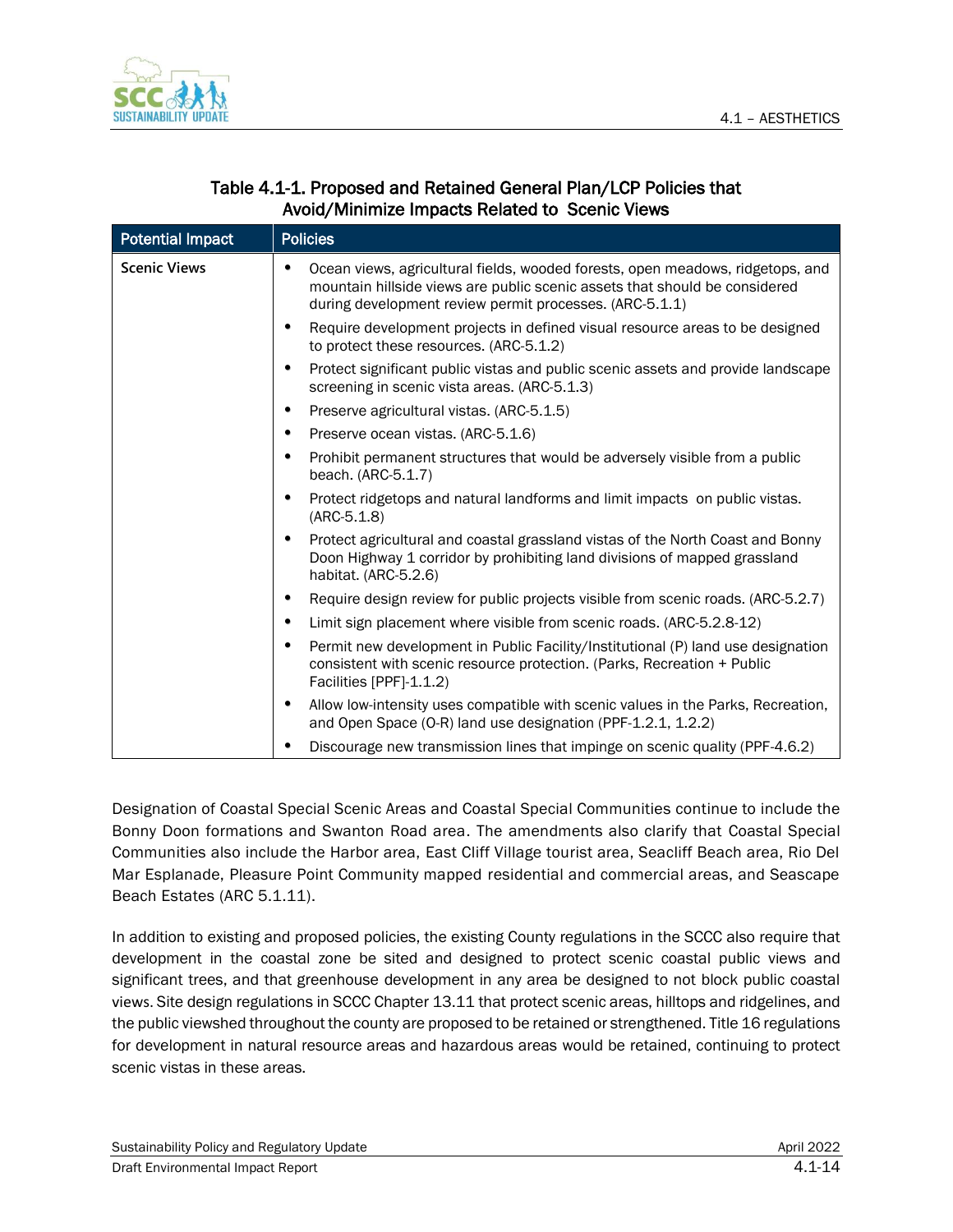

Adoption and implementation of the proposed Sustainability Update would not directly result in new development, but new development accommodated by the proposed project could result in adverse impacts to public scenic views if any are present. None of the 23 parcels proposed for General Plan/LCP and/or zoning map re-designation are located on sites that are part of a scenic public view. Nonetheless, with compliance with local regulations in addition to implementation of the proposed Sustainability Update policies and implementation strategies summarized on Table 4.1-1, as well as required future environmental review of specific development projects, future development would avoid adverse impacts to scenic views, and the impact would be considered *less-than-significant impact*.

#### *Mitigation Measures*

No mitigation measures are required as a significant impact has not been identified.

Impact AES-2: Scenic Resources (Significance Threshold AES-2). Adoption and implementation of the proposed Sustainability Update would not substantially damage scenic resources, including, but not limited to, trees, rock outcroppings, and historic buildings within a state scenic highway . (*Less than Significant).*

As indicated in Section 4.1.1.3, there are no state-designated scenic highways in Santa Cruz County. However, County-designated scenic roads and other potential scenic resources are considered in this section.

The proposed project retains designation of County roads that are "valued for their vistas" as summarized in Section 4.1.1.3 above, except for one change. For Highway 1, amendments included in the new ARC Element changes the location of the local scenic designation of Highway 1 from San Mateo County to Monterey County to the area north of Western Drive to San Mateo County and south of Bay Avenue to Monterey County. The area removed is a segment of Highway 1 that extends through the urbanized area of the county. There are no coastal ocean views along this segment, and the visual quality is characterized by a mix of visible urban development. This urban stretch of the highway was once considered scenic due to the presence of mature trees. However, many of these trees have been eliminated due to disease. Although trees are present in areas, views along this segment of the highway are mostly of development with some trees. There are no scenic views of the ocean, distant mountains or other unique natural features. The proposed Sustainability Update does retain the other portions of the Highway that are in the unincorporated county areas in the list of roads with scenic vistas. These areas included the North Coast area with sweeping panoramic ocean and mountain views and the southern portion of the county that includes views of distant mountains and natural features. Therefore, the removal of the urban segment of Highway 1 would not be considered to have indirect effects on scenic resources.

With regards to other scenic areas and resources in the county, the proposed project would not directly result in new development but could indirectly lead to future development and redevelopment throughout the county, primarily within urban areas within the USL, which could impact scenic resources. As previously indicated, the proposed project retains policies that designate and define visual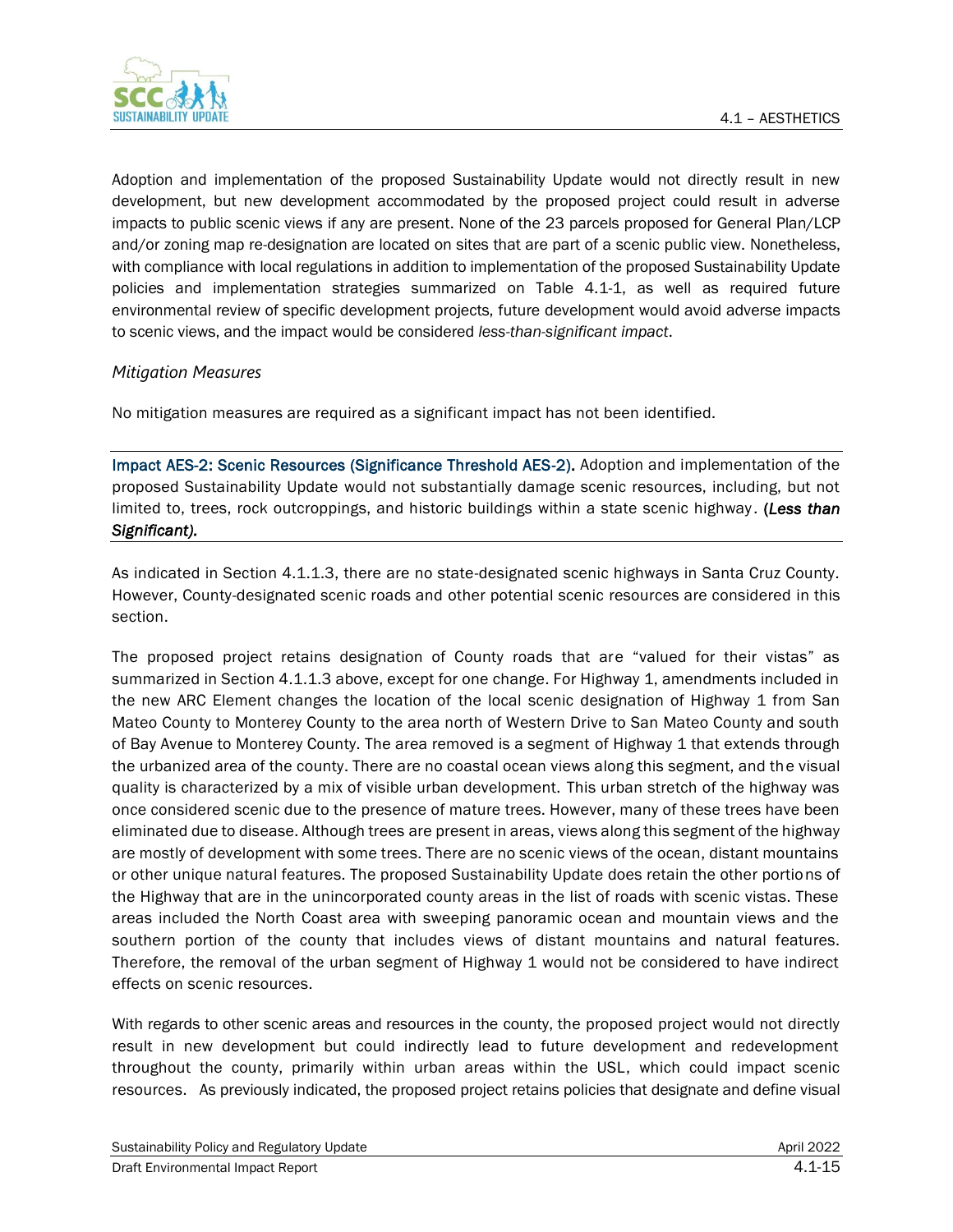

resource areas having regional public importance, which include: vistas from designated scenic roads, Coastal Special Scenic Areas, and unique hydrologic, geologic, and paleontological features. The proposed ARC Element also indicates that ocean views, agricultural fields, wooded forests, open meadows, ridgetops, and mountain hillside views are also public scenic assets that should be identified and considered during development review permit processes (ARC-5.1.1). Development projects proposed in visual resource areas are required to be designed to project these resources (ARC-5.1.2). Table 4.1-2 summarizes other policies directed at protecting scenic resources.

| <b>Potential Impact</b> | <b>Policies</b>                                                                                                                                                     |
|-------------------------|---------------------------------------------------------------------------------------------------------------------------------------------------------------------|
| <b>Scenic Resources</b> | Encourage large-scale agricultural structures to minimize visual impacts on<br>designated scenic roads, beaches, or recreation facilities. (ARC-1.5.4)              |
|                         | Preserve wooded hillsides that serve as backdrop for new development. (ARC-<br>5.1.4                                                                                |
|                         | Protect ridgetops and natural landforms and impacts on visual resources.<br>public vistas and scenic assets. (ARC-5.1.8)                                            |
|                         | Maintain the County's Significant Tree Removal standards. (ARC-5.1.9)<br>٠                                                                                          |
|                         | Require siting and landscaping to mitigate development visible from rural<br>scenic roads (ARC-5.2.2, ARC-5.2.3) and Highway 1 scenic corridor (ARC-<br>$5.2.4.$ ). |
|                         | Implement landscaping and grading requirements for land disturbance/grading<br>that is visible from scenic roads to mitigate visual impacts. (ARC-5.2.5)            |
|                         | Discourage signs visible from scenic roads. (ARC-5.2.8)                                                                                                             |
|                         | Require underground placement of new utilities within views form scenic roads.<br>(ARC-5.2.13)                                                                      |

#### Table 4.1-2. Proposed and Retained General Plan/LCP Policies that Avoid/Minimize Impacts Related to Scenic Resources

To implement the change to policy ARC-5.1.1, the definition of "sensitive site" in Chapter 13.11 would be amended to expand design review to single-family dwellings proposed in locations where development may impact public views of the ocean, forests, mountain hillsides, open meadows, or other scenic resources on sites that are not mapped as scenic. Title 16 regulations for development in natural resource areas and hazardous areas would be retained, continuing to protect scenic vistas in these areas. Provisions in Chapter 13.11 for preserving natural site amenities and features would be strengthened, to require retention of significant natural vegetation on site, rather than retaining when appropriate; and to retain mature trees, rock outcroppings and other natural features to the greatest extent feasible, rather than retaining as appropriate.

Additionally, as indicated in the Impact AES-1 discussion, policies in the proposed ARC Element also expand the meaning of protection of significant public vistas and public scenic assets to include those that are not mapped and designated as visual resource areas, scenic roads, Coastal Special Scenic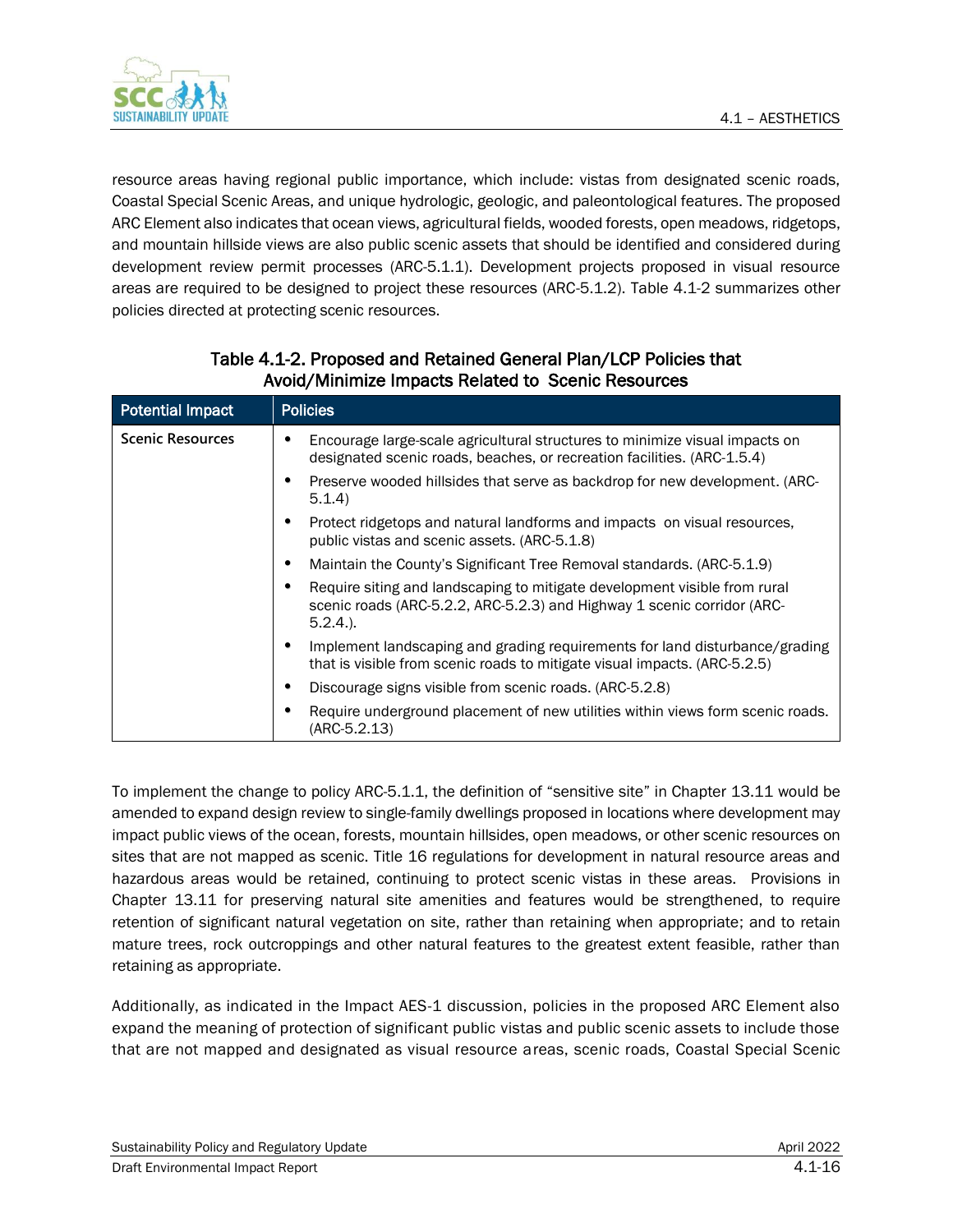

Areas, or other unique features, by minimizing disruption of landform and aesthetic character caused by grading operations, timber harvests,

Therefore, implementation of the proposed and retained Sustainability Update policies and implementation strategies summarized on Table 4.1-1, existing and amended regulations in the SCCC for design review, zoning district development standards, and regulations for development in natural resource areas, as well as required future environmental review of specific development projects, future development would not result in an adverse impact to scenic resources, and impacts would be considered *less than significant*.

#### *Mitigation Measures*

No mitigation measures are required as a significant impact has not been identified.

Impact AES-3: Degradation of Visual Quality (Significance Threshold AES-3). Adoption and implementation of the proposed Sustainability Update would not substantially degrade the existing visual character or quality of public views in non-urbanized areas and would not conflict with applicable zoning and other regulations governing scenic quality in urban areas. (*Less than Significant).*

The proposed project would not directly result in new development but could indirectly lead to future development and redevelopment throughout the county, primarily within urban areas within the County's USL, which could degrade the visual quality or character in urban and non-urbanized areas. The threshold of significance is whether a project would substantially degrade the existing visual character or quality of public views of the site and its surroundings in non-urbanized areas or conflict with applicable zoning and other regulations governing scenic quality for projects in an urbanized area. Public views are those that are experienced from publicly accessible vantage point. The majority of new development is expected in the urbanized area of the county as explained above.

### Non-Urban Areas

Future development within areas of the county outside the USL or RSL would generally be required to comply with policies in the General Plan/LCP as amended by the proposed Sustainability Update, as well as regulations in the SCCC, including standards in SCCC Chapter 13.11 for site design, protection of the public viewshed throughout the county, and protection of scenic areas outside the USL. Development standards including setback requirements and height limits provided in SCCC Chapter 13.10 for residential development in rural areas would be retained, retaining the rural scenic character outside the USL. Existing regulations in SCCC Chapter 13.14, Rural Density Matrix that limit density of development and maintain minimum lot sizes in rural areas would also be retained, further protecting rural scenic character. As discussed in Impacts AES-1 and AES-2, compliance with policies and regulations would not result in adverse effects to scenic views or scenic resources identified and protected in the General Plan/LCP. In addition, design review would be required for some types of projects, including design review of projects on sites that may impact public views of scenic resources. Therefore, compliance with these polices and regulations would ensure that future development outside of urban areas would not substantially degrade the visual character or quality of public views.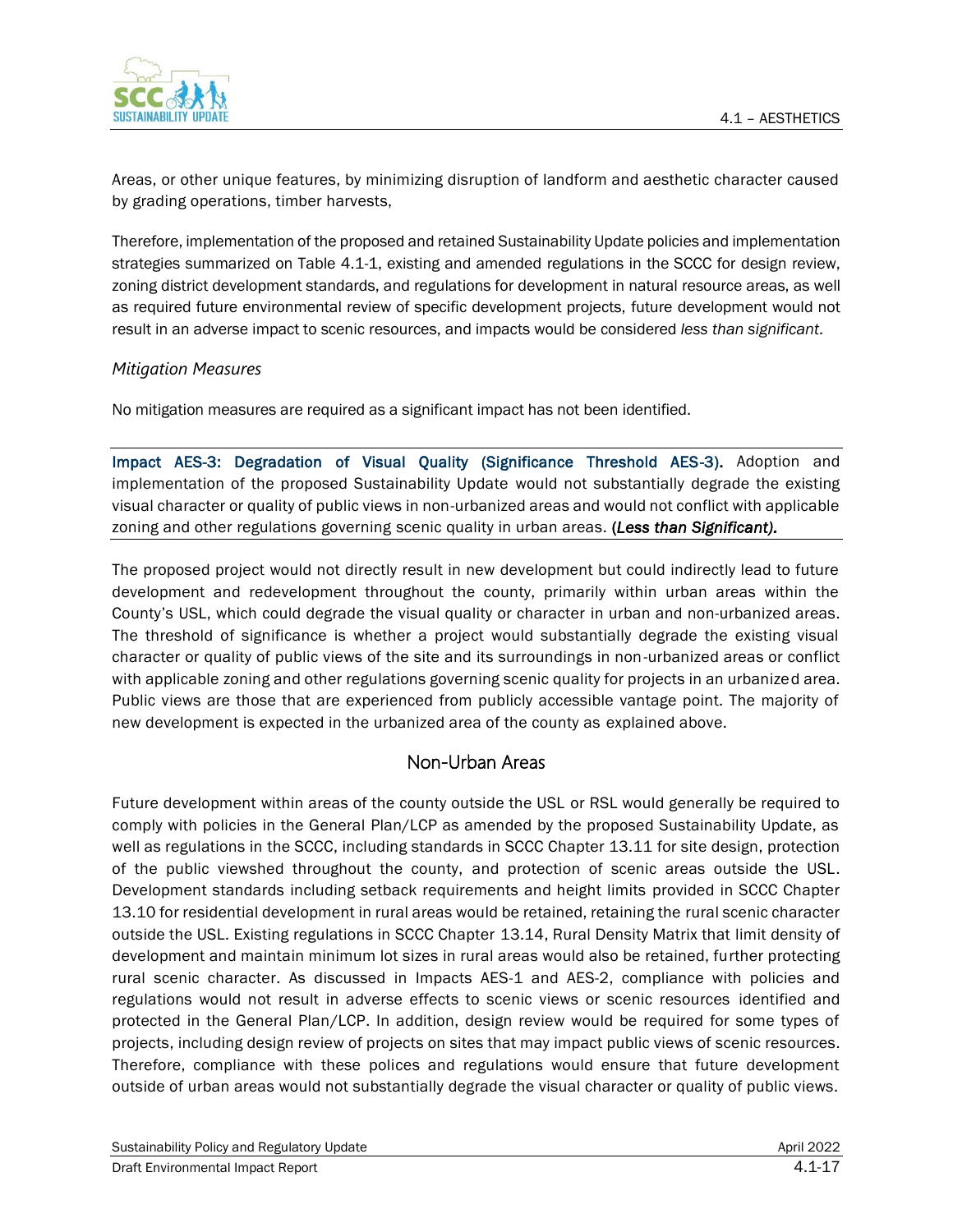

The proposed project also includes a number of revised and retained SCCC sections that require consideration of visual impacts related to agricultural-related structural development. Section 13.10.632 of the SCCC continues to provide standards for agricultural processing facilities, and specifically requires mitigation measures for any potentially significant visual impacts of facilities greater than 5,000 square feet in size that would be located within visual resource areas . Measures include vegetative screening or other landscaping, use of materials that produce less glare, elevated topography, and/or arrangement of structures on the site to minimize bulky appearance. A new section 13.10.635 has been created to specifically address standards for storage of agricultural equipment of supplies, and continues to require that visual impacts on designated scenic roads, beaches, or recreation facilities be minimized by measures such as locating agricultural storage structures and operations among existing groups of structures; using materials and colors which blend with existing buildings or the environment; and/or using design and landscaping to screen and soften the appearance of structures and equipment. Section 13.10.636 modifies standards for greenhouses and specifies that the regulations also apply to hoop houses. New greenhouses and hoop houses over 500 square feet in area, where allowed pursuant to a building or discretionary use permit, would be required to provided mitigations or project modifications for any potentially significant visual impacts that would be visible from designated scenic roads, beaches or recreation facilities. Such measures may include vegetative screening or other landscaping, materials which that produce less glare, berming, and/or arrangement of structures on the site to minimize bulky appearance. Greenhouses and hoop houses would not be allowed in locations where they would block public ocean views. Thus, compliance with existing and proposed regulations related to agricultural structures would minimize degradation of the visual quality of public views in non-urban, agricultural areas.

### Urbanized Areas

Development in urbanized areas that are within the County's USL would be subject to new and existing policies in the proposed BE Element of the General Plan/LCP, which are summarized in Table 4.1-3. Specifically, Objective 4.1 and its accompanying policies provides guidance on objective development standards to ensure quality design of development projects. Design review is required for specified types of development to ensure consistency with the design standards in the SCCC and proposed County Design Guidelines (BE-4.1.2). Policy BE-4.1.4 requires new residential infill development to consider scale and size of the existing surrounding neighborhood and requires appropriate building massing, setbacks, and landscape buffers where development projects introduce a change in neighborhood character in order to reduce the perception of bulk and height. The proposed project also maintains permit requirements and required design review for projects exceeding certain scale and scope criteria, considering standards and criteria of the SCCC, County Design Guidelines, and areaspecific plans (BE-4.1b) In addition, single-family residences larger than 5,000 square feet and size would require a site development permit.

Urban development would also be required to comply with SCCC regulations, especially those pertaining to design review and development in the coastal. Development projects would be evaluated on site-specific conditions. The proposed project retains existing policies and regulations that serve to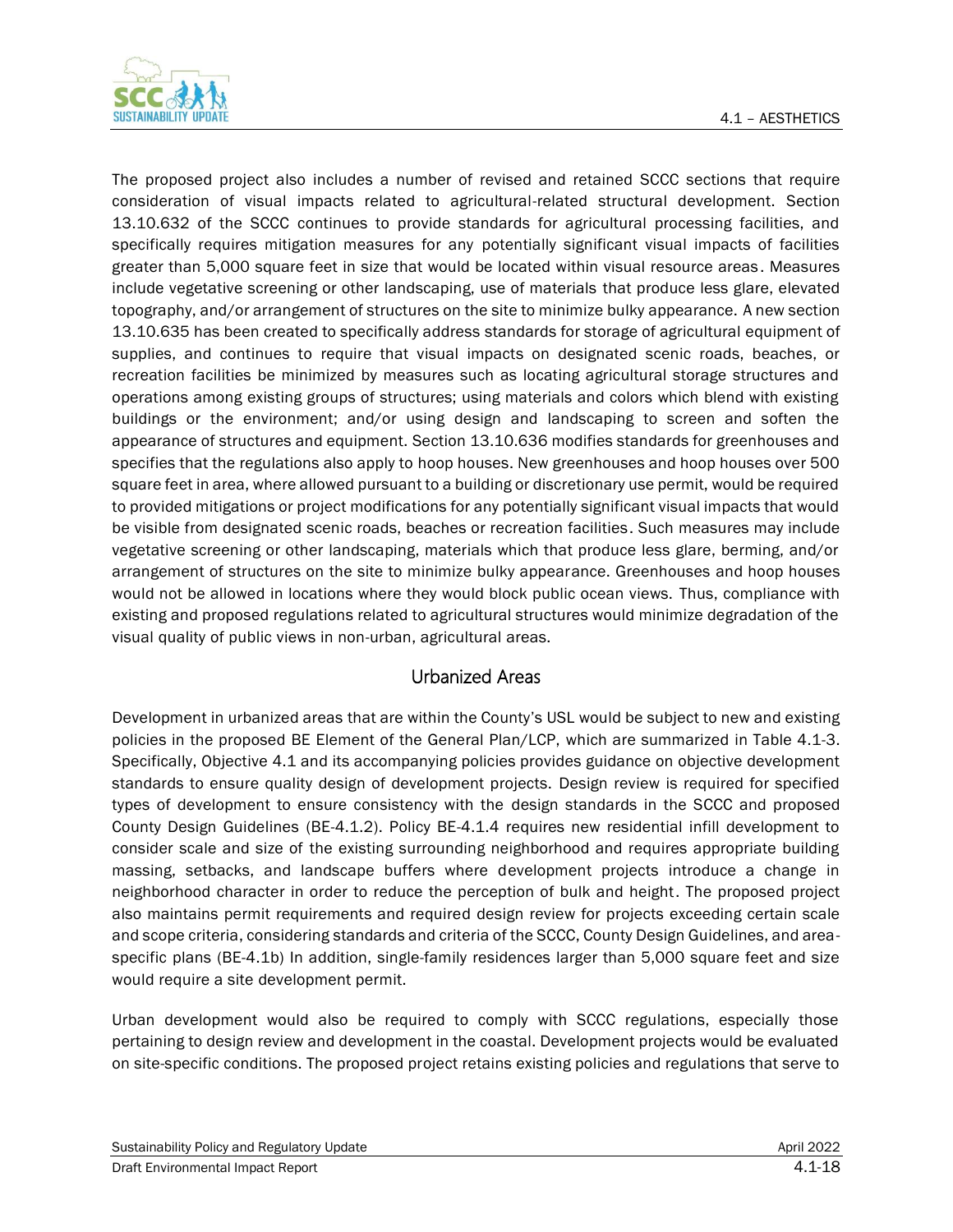

protect scenic quality, and thus, would not indirectly lead to future development that would conflict with applicable regulations governing scenic quality.

| AVOIU/ MIIIIIIIIILE IIIIpacts Related to Visual Quality |                                                                                                                                                                                                                                                                                                  |  |
|---------------------------------------------------------|--------------------------------------------------------------------------------------------------------------------------------------------------------------------------------------------------------------------------------------------------------------------------------------------------|--|
| <b>Potential Impact</b>                                 | <b>Policies and Implementation Strategies</b>                                                                                                                                                                                                                                                    |  |
| Degradation of<br><b>Visual Quality</b>                 | Require development projects in defined visual resource areas to be designed<br>to protect these resources. (ARC-5.1.2)                                                                                                                                                                          |  |
|                                                         | Require design review for certain types of development for consistency with<br>design standards in the SCCC and County Design Guidelines. (BE-4.1.2)                                                                                                                                             |  |
|                                                         | Require new residential infill development to consider scale and size of existing<br>٠<br>surrounding neighborhood, and provide appropriate building massing,<br>setbacks and landscape buffering to reduce the perception of bulk and<br>height if changes would occur. (B-4.1.4)               |  |
|                                                         | Landscape design should relate to the building and the site design andpreserve<br>٠<br>existing mature trees and native vegetation as appropriate. (BE-4.1.5)                                                                                                                                    |  |
|                                                         | Maintain permit requirements and require design review for projects exceeding<br>٠<br>certain scale and scope criteria, considering standards and criteria of the<br>SCCC, County Design Guidelines, and area-specific plans. (BE-4.1.b)                                                         |  |
|                                                         | Require consideration of neighborhood character and transitions to<br>surrounding development as a part of the design review process. (BE-4.1e)                                                                                                                                                  |  |
|                                                         | Require a Large Dwelling site development permit for new single-family<br>residences larger than 5,000 square feet and additions larger than 10% of<br>existing residential structures larger than 5,000 square feet. (BE-4.1f)                                                                  |  |
|                                                         | Encourage clustering of buildings to preserve or enhance natural amenities,<br>resources and open space. In rural areas on parcels where dwelling groups are<br>allowed, require clustering as appropriate to minimize grading, impervious<br>surfaces, and overall site disturbance. (BE-4.2.3) |  |

#### Table 4.1-3. Proposed and Retained General Plan/LCP Policies that Avoid/Minimize Impacts Related to Visual Quality

The proposed Sustainability Update includes amendments to section 13.10.333 of the SCCC regarding building heights. Commercial building height standards remain at three stories in all commercial zones, but the actual heights are proposed to be increased from 35 to 40 feet in all commercial zones, except up to 50 feet in the new C-3 zone. The increased height is intended to accommodate larger first floors, consistent with 40-foot heights proposed in the SSCC. In the C3 zone district, a minimum 15-foot first floor height would be required. The height limit for some residential development would also increase. Currently, the standard height limit for multifamily projects is 28 feet. Heights of up to 33 feet may be allowed for multi-family projects subject to Zoning Administrator approval, and heights may be increased if all yards are increased five feet for each foot over the 28-foot height limit. As proposed, height requirements would be simplified, with a height limit of 40 feet for the new Residential Flex (RF) zone district, and a height limit of 35 feet for higher-density RM districts (RM-1.5 to RM-4).

While some future buildings could be taller than currently permitted, new multi-family residential developments of three or more units and commercial and mixed-use developments within the USL and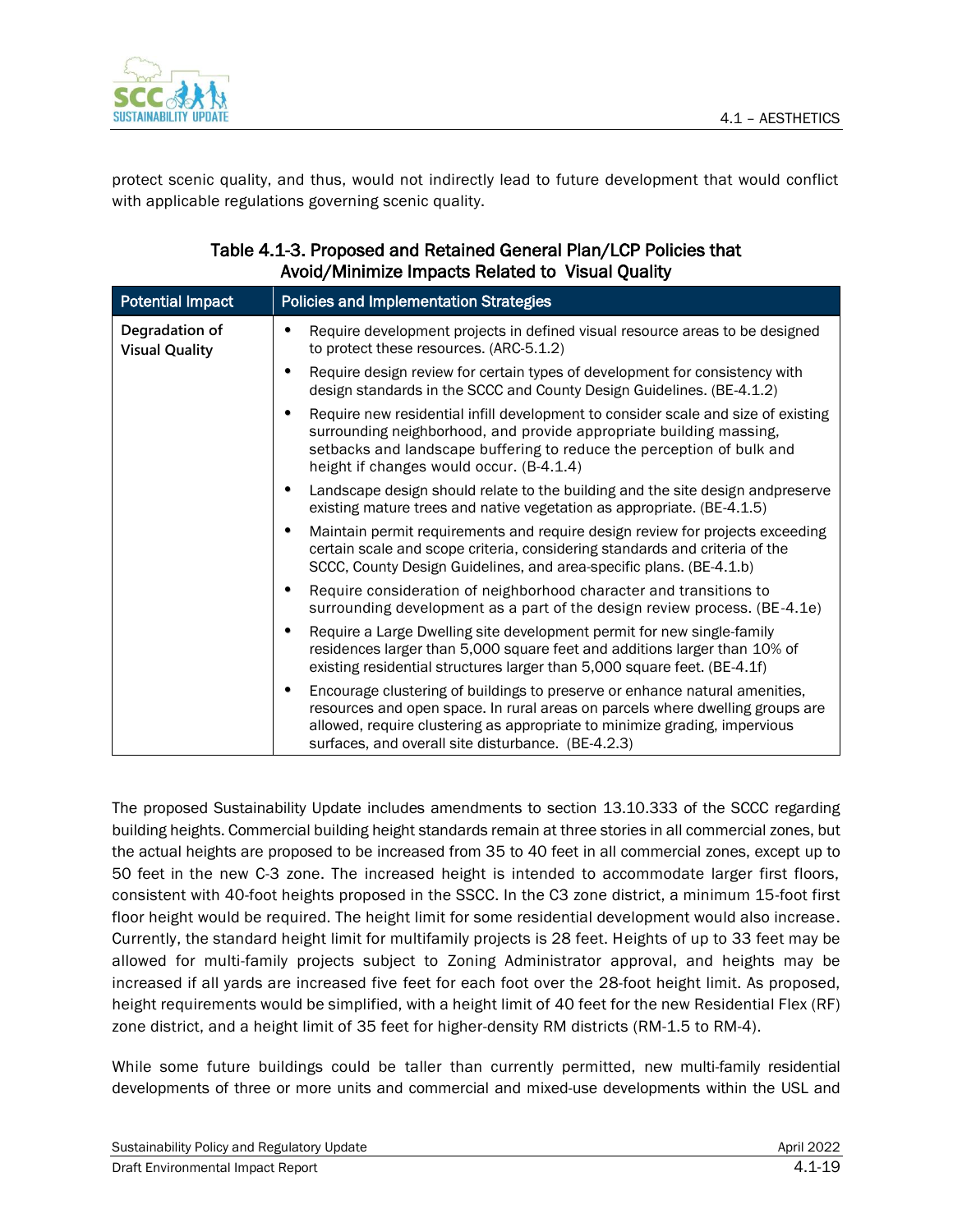

RSL, including additions and exterior remodels, would be required to comply with the proposed County Design Guidelines. These Design Guidelines, which are part of the proposed project, provide overarching guidelines for all project types and specific design guidelines for the following types of developments: multifamily residential (including for the proposed new RF one district), as well as mixed-use, commercial, and workplace flex for light industrial, creative office and retail uses. The County Design Guidelines would be adopted as a separate document, but are incorporated by reference in the revised SCCC (section 13.11.060).

The proposed Guidelines include the following elements:

- Overarching Design Guidelines. These guidelines apply to all project types subject to the Design Guidelines and provide design guidance for: site planning; building design; open space; community character; neighborhood transitions; access, circulation and parking; landscaping and sustainability; and trash enclosures/utilities.
- Multi-Family Residential Design Guidelines. These guidelines are tailored toward infill multi-family projects (including development in the RF Zone District) and address design elements that include: frontage design, neighborhood compatibility and accessibility. The guidelines also provide for appropriate transitions to lower-density residential development, including stepbacks for upper stories and appropriate landscape screening.
- Mixed-Use Design Guidelines. Mixed-use development is an efficient and effective pattern that combines residential development with commercial and office uses. The guidelines in this chapter addresses the complexities of designing to cater toward multiple uses on one site. Design measures for vertical and horizontal mixed-use typologies are outlined.
- Commercial Design Guidelines. Commercial development is addressed as new development as well as repurposed/retrofitted development, described as "infill" in the design guidelines. These guidelines focus special attention on site design, access and circulation, building design and public gathering spaces for different types of commercial developments.
- Workplace Flex Design Guidelines. A new commercial development typology to the County, the "Workplace Flex" guidelines establish criteria to facilitate the development of projects to be used for light industrial, creative office and retail uses. These differ from standard commercial developments and require additional design guidelines to guide innovative, creative, and unique development projects.

Additionally, the proposed SCCC revisions require that development on commercially zoned parcels located along the mapped Pleasure Point commercial corridor (Portola Drive between 26th Avenue and 41st Avenue and 41st Avenue between Portola Drive and the Capitola city limit) follow the guidance provided in the Pleasure Point Commercial Corridor Vision and Guiding Design Principles (County of Santa Cruz 2018), incorporated as Appendix B of the Countywide Design Guidelines. The revisions also include special development standards for this area regarding maximum square footage for individual tenant spaces (2,000 square feet), height (height exceptions or variances are not allowed), and setbacks from abutting residential zone districts (30 feet for commercial buildings, 20 feet for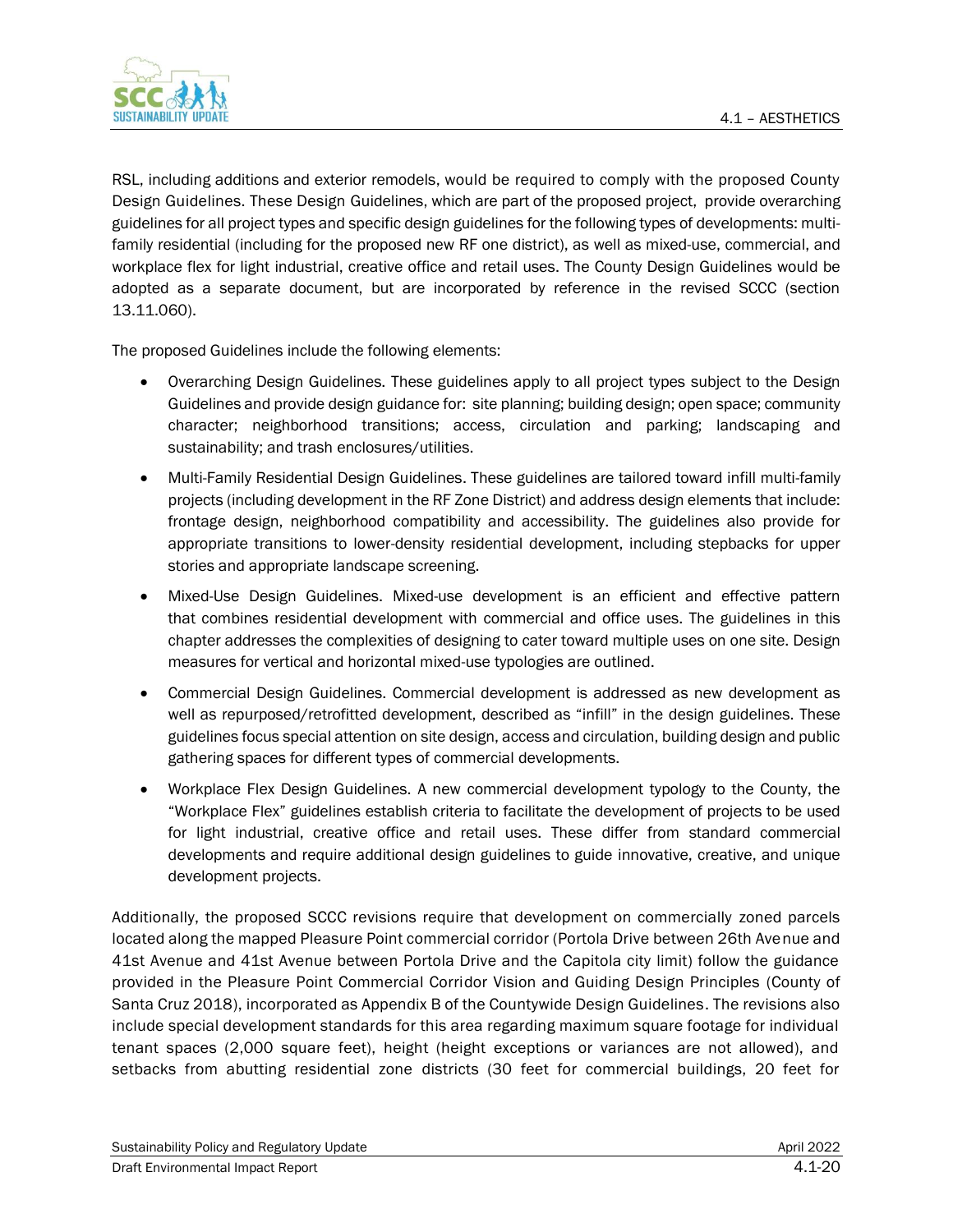

residential buildings, with third stories set back an additional 5 feet), which have been incorporated into commercial regulations in SCCC Chapter 13.10.

The proposed County Design Guidelines would provide additional direction for the siting and design of new structures, and would be referenced in Chapter 13.11 of the SCCC. In addition, design review pursuant to Chapter 13.11 continues to be required for residential dwellings exceeding 5,000 square feet, residential development of three or more units, commercial, industrial and public facility developments, and land divisions. A new Site Development Permit would also be required for these projects, allowing the decision-maker to apply conditions as needed to protect scenic character and visual resources. Design review and a Site Development Permit would also be required for single family dwellings on sites with the potential to impact public views of scenic resources.

### Parcel Map Changes

#### *Portola Drive*

Nine of the 23 parcels proposed for General Plan/LCP and/or zoning map are located along Portola Drive within the USL and are proposed to be redesignated and zoned from commercial or lower-density residential uses to high-density residential uses under the new urban high density "flex" residential (R-UHF) General Plan /LCP land use designation and RF Zone District. The new zone district would allow building heights of up to 40 feet compared to 28 and 35 feet in other residential zones. The existing commercial designations for these properties allow three stories, but building heights are proposed to be increased from 35 to 40 feet in all commercial zones as part of the proposed project. Thus, potential future development of these parcels would have the same building height under either existing commercial with proposed SCCC revisions or proposed RF zone. In either case, buildings could be taller than buildings in adjacent residential neighborhoods. However, development would be required to comply with the County Design Guidelines, which include design principles for the Pleasure Point Commercial Corridor (Appendix B of the Guidelines). Specifically, the Guidelines require new residential buildings along Portola Drive to provide a minimum 20-foot buffer between the back of the building and the property line facing existing residential parcels to provide a neighborhood transition. An additional 5-foot setback from the property line would be required for a third story of any commercial or residential building adjoining a residential lot. Compliance with General Plan/LCP policies, SCCC requirements for design review, and the proposed County Design Guidelines would minimize visual effects of potentially taller buildings in this location.

#### *Thurber Lane/Soquel Drive Parcel*

As described in Section 3.5.4.2, the parcel on the northeast corner of Soquel Drive and Thurber Lane is proposed to be redesignated to a mix of commercial and high-density residential uses from existing neighborhood commercial, office, and open space designations. For the purposes of the EIR, it is assumed that the northern portion of the property would be rezoned to the proposed high-density residential RF Zone District. The southern portion of the site would be redesignated and rezoned to a more intense commercial zone, such as Community Commercial (C-2), which is intended to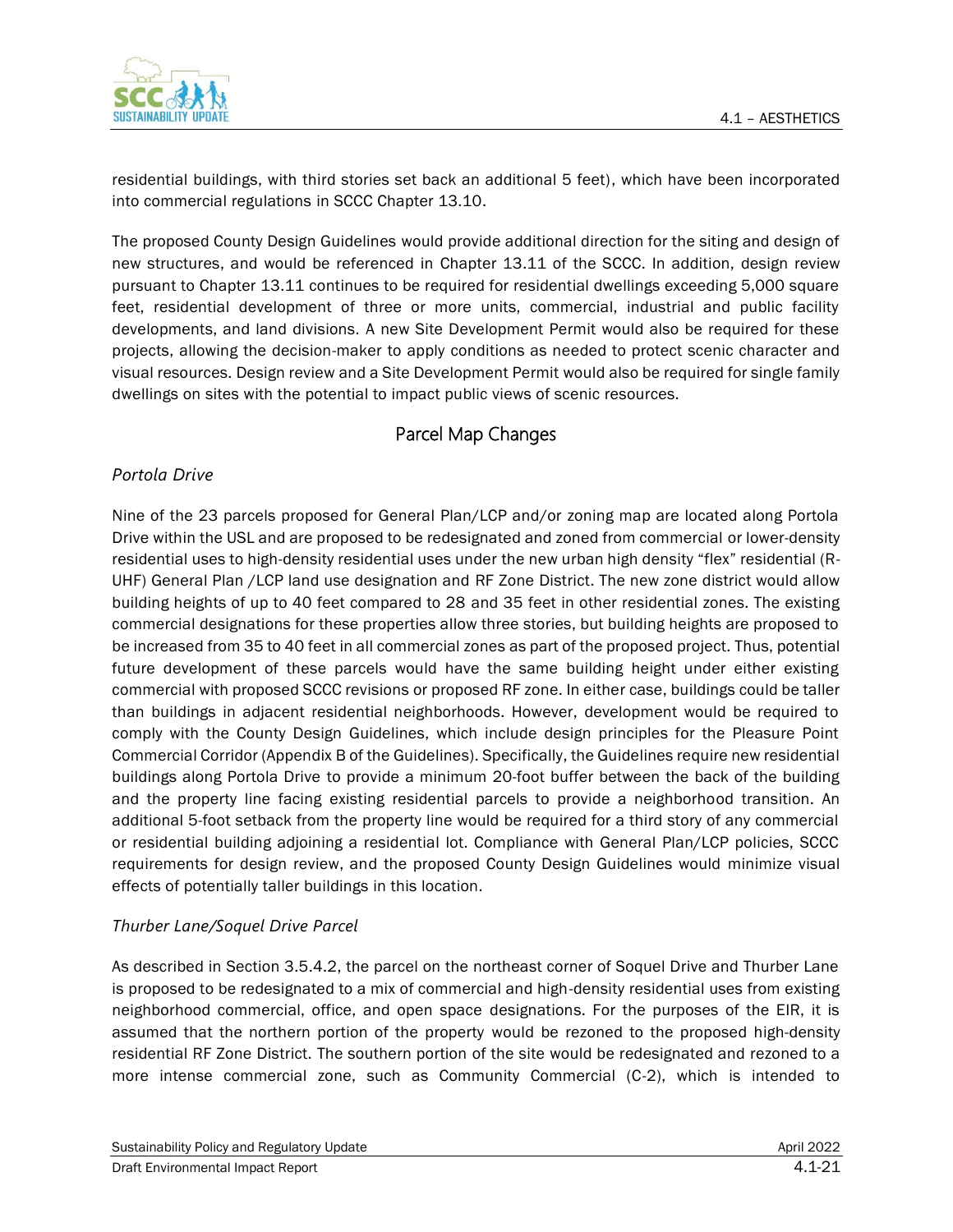

accommodate a range of potential commercial uses, including neighborhood-serving uses, offices, retail, restaurants, and visitor accommodations. However, no specific development plans are proposed at this time.

The site currently has an unnamed ephemeral stream running from the north end to the south end of the site, which is piped to the north and south of this property. Impacts at this site are reviewed under two sets of development assumptions, one with the stream and related buffer area maintained as a natural feature, and the other with the stream being piped in an underground storm drain system. The site is not located in an area with views of the ocean or other scenic views.

Under the first scenario, the existing unnamed stream and riparian corridor would remain as currently exists with development sited outside of the riparian corridor. Given the placement of this stream, site development essentially would be located on the western portion of the site with the potential for limited use in the eastern portion of the site. The stream and riparian corridor could function as both in a drainage capacity and as an open-space feature in any future proposed development. In the second scenario, the stream would be piped in an underground storm drain system and the existing channel would be filled that would enable the entire site would be developed. Under the proposed new urban high density "flex" residential (R-UHF) General Plan/LCP land use designation and RF zone district, building heights would be 40 feet for both the residential and the commercial portions of the site. In order to achieve the same level of potential development in the first (unpiped) scenario as could be achieved under the second scenario, a variance to building height or other development standards would likely be necessary. This option could result in construction of taller buildings than otherwise permitted in the underlying zone district, but would not substantially degrade the visual quality of public views. While the site is currently in a locally mapped scenic area along Highway 1, this designation is proposed to be removed in this area due to the changes in the viewshed along the highway, as discussed in the analysis under Impact AES-2. In either development scenario, compliance with SCCC requirements for design review and adherence to the proposed County Design Guidelines would ensure that a future project on this site would not result in conflicts with policies or regulations governing scenic quality.

### **Conclusion**

While future development resulting from the proposed project could potentially result in impacts to the existing visual character of surrounding areas in non-urbanized locations, compliance with SCCC requirements to mitigate significant visual impacts of new development on coastal or other public scenic views through screening, landscaping, and other measures would prevent substantial degradation of the visual quality of these areas. In urbanized areas, future development would be required to comply with the County's design review procedures and requirements, including adherence to the new County Design Guidelines and Site Development Permit requirements, and thus, would not conflict with applicable zoning and regulations governing scenic quality of urban areas. Therefore, implementation of the proposed Sustainability Update and future development accommodated by the proposed project would not result in an adverse impact to scenic resources or conflicts with policies and regulations governing scenic quality, which would be considered a *less-than-significant impact*.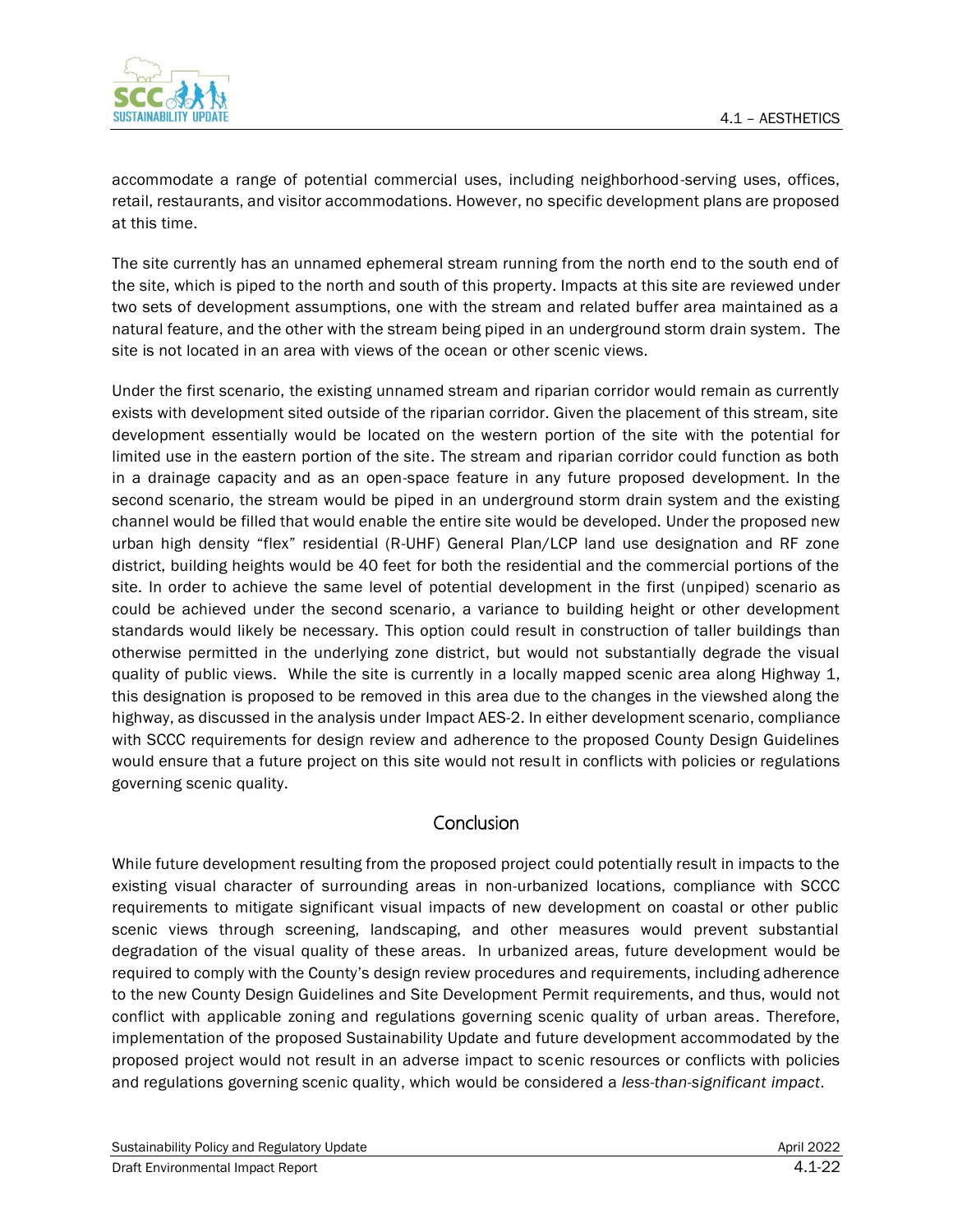

#### *Mitigation Measures*

No mitigation measures are required as a significant impact has not been identified.

Impact AES-4: Light and Glare (Significance Threshold AES-4). Adoption and implementation of the proposed Sustainability Update would not create a new source of substantial light or glare which would adversely affect day or nighttime views in the area. (*No Impact).*

The proposed project would not directly result in new development but could indirectly lead to future development and redevelopment throughout the county, primarily within urban areas within the County's USL. New development could result in exterior lighting on buildings or within parking areas. New sources of lighting can be a nuisance to sensitive viewers through light spill or can create an ambient light glow that emanates upward and diminishes views of the clear night sky. If uncontrolled, light spill and ambient light glow can disturb wildlife in natural habitat areas.

The majority of new development accommodated by the project is projected to occur within urban areas. While some development would be expected to occur within rural areas, the proposed project would not result in changes in land use designations that would lead to intensified development. In rural areas potential nighttime light sources are typically limited to outdoor lighting on structures, as well as greenhouse lighting in agricultural areas. In urban and developed areas, common nighttime light sources included street lighting, building lighting, and parking light lighting.

As previously indicated, section 13.11.074(D)(1) of the SCCC, which will be moved to section 13.11.070(C)(4), requires that all site, building, security, and landscape lighting be directed onto the site and away from adjacent properties. Light sources shall not be visible from adjacent properties. Light sources can be shielded by landscaping, structure, fixture design or other physical means. Building and security lighting shall be integrated into the building design. The regulations also specify that all lighted parking and circulation areas shall utilize low-rise light standards or light fixtures attached to the building. Light standards to a maximum height of 15 feet are allowed. While the project proposes some amendments to SCCC Chapter 13.11 related to structural design standards and guidelines, these existing regulations regarding lighting remain unchanged.

Future development projects would be required to comply with existing SCCC requirements regarding lighting, which would prevent creation of substantial new sources of light. Furthermore, the proposed project does not include any General Plan/LCP or SCCC amendments that would change land uses or development standards regarding lighting that could lead to new sources of substantial light. Structures such as greenhouses, if not properly designed, can lead to glare. However, existing development standards in the SCCC regulate development of greenhouse development, and section 13.10.636 specifically requires mitigation measures, such as vegetative screening or materials, to avoid visual impacts including the generation of glare. This section and other sections regulating lighting are not changed by the proposed project. Therefore, compliance with County regulations as implemented with future development projects would avoid impacts related to generation of light and glare, and the project would result in *no impact*.